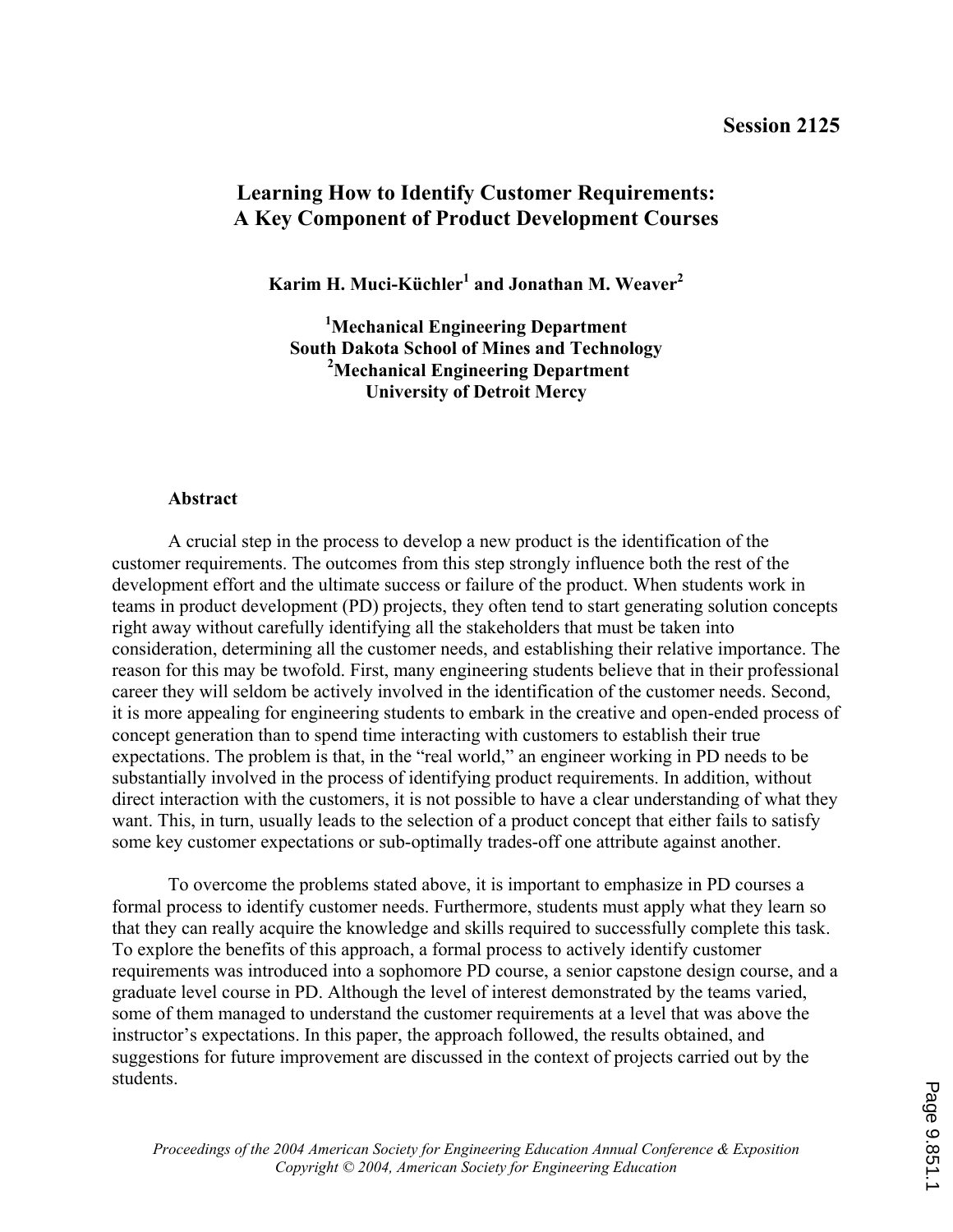#### **Introduction and Motivation**

 A typical reaction of students and faculty members that are not familiar with the field of product design and development is that practicing engineers that work in product development projects in the "real world" do not have to be substantially involved in the process of identifying the customer requirements. However, in the current competitive environment in which complete customer satisfaction is the ultimate goal of any product, that is definitely not the case. In order to understand this situation, it is important to take time to consider two different aspects. First, the evolution that has taken place over time in the way in which product design and development is taught at the undergraduate level. Next, how companies have been modifying, adapting and improving their product development processes and design methodologies to be able to remain competitive in a global market place.

In general, the undergraduate curricula of any engineering major must evolve in a way that is consistent with the changing needs and expectations of a very important constituent group: the different companies that usually recruit their students upon the completion of their degree. Since during the past decade product design and development has been the focus of increased attention and evolution in industry, substantial efforts have been made by faculty members of engineering programs across the nation to improve the quality of the undergraduate education in this particular field. This becomes evident if one considers the evolution over time in the number and type of product design and development courses that are typically offered to the students, the changes in the style, content and instructional materials used in those courses, and the attempts to integrate design across the curricula.

As a first step to better prepare the students for the "real-world" practice of engineering, Senior Design Project or Capstone-type courses were incorporated into the engineering curricula. The results of an extensive survey conducted by Todd et al.<sup>1</sup> showed that by the year 1994 many undergraduate engineering programs already included courses of this kind. However, the authors also found at that time that these Capstone programs differed greatly across disciplines and even within each department. A comprehensive review of papers that were published in the Journal of Engineering Education since 1993 (see for example Todd et al.<sup>2</sup>, Miller and Olds<sup>3</sup>, Dutson et al.<sup>4</sup>, Bright and Phillips<sup>5</sup>, Farr et al.<sup>6</sup>, and Catalano et al.<sup>7</sup>) clearly revealed that, throughout the years, the main focus of these courses has been rapidly changing from "solving a practical open-ended engineering problem requiring a substantial integration of technical knowledge acquired by the students during their previous courses" to "working in multidisciplinary teams to develop new products geared towards satisfying specific customer needs."

The next step in curricular improvements was to include in the curricula freshman or sophomore-level courses aimed at providing a very good introduction to both the process and the methodologies commonly used to design and develop new products (see for example the papers by Dym<sup>8</sup>, Starkey et al.<sup>9</sup>, Burton and White<sup>10</sup>, Little and Cardenas<sup>11</sup>, Newman and Amir<sup>12</sup>, and Wood et al.<sup>13</sup>). In general, those courses also tried to emphasize the development of the critical skills, attitudes and values that are required to successfully work in teams. Finally, the last step was to explore different strategies to try to incorporate design across the entire curricula (see for example the papers by Wilczynski et al.<sup>14</sup>, Lamancusa et al.<sup>15</sup>, and Carroll<sup>16</sup>) and the addition of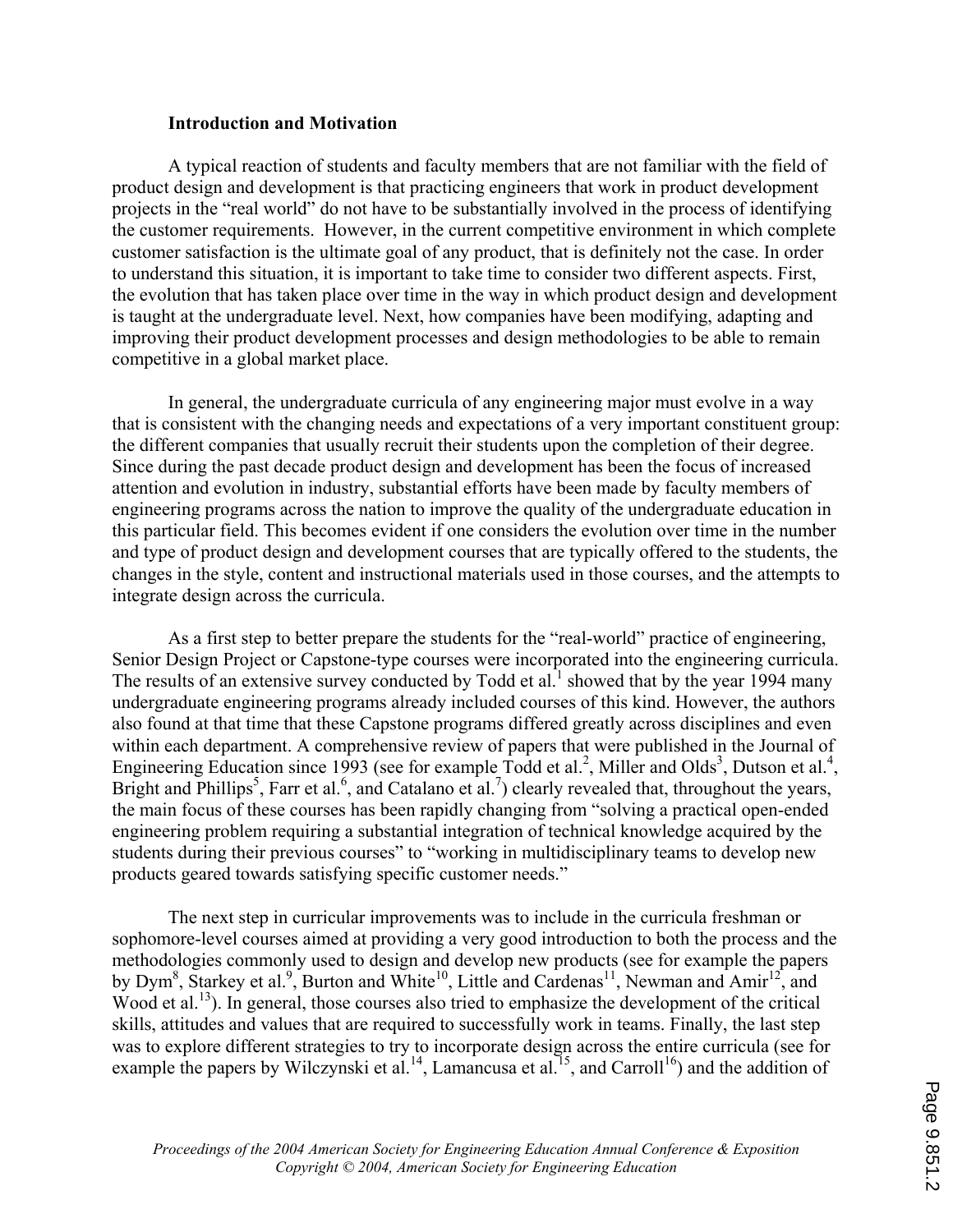new interdisciplinary elective courses with a strong design component. Typical examples of the latter are Mechatronics courses such as the one described by Yost et al.<sup>17</sup>.

The experience gained during the course of the past decade demonstrated that following a project-based learning strategy was, without any doubts, the most effective approach to have the students learn the process, methodologies, and tools, and to develop the crucial skills, attitudes, and values, required for product design and development. As was stated by Frey et al.<sup>18</sup> in the context of a graduate program in product development, "people learn about product development most effectively when they work in teams to build systems that integrate structures, mechanical elements, sensors, electronics, and software."

If we now consider the substantial changes that have taken place in industry in the field of product design and development, we will be able to see that the evolution in the engineering curricula that was described in the previous paragraphs can be considered as a direct response to those changes. In the presence of ever increasing competition and intense business pressures, corporations discovered that a crucial factor to remaining competitive and to having products that are successful in the market place was to substantially improve their PD practices and processes. Something became obvious: companies win or lose, lead or follow, succeed or fail based on the competitive strength of their new product development process.

In the early 1980's most companies employed a functional organization to support all their product development endeavors. Under that framework, a strong emphasis was placed on the technical competence of an individual in his/her particular area of expertise. In the specific case of a product design engineer, what mattered the most was how good he/she was at taking a given set of product specifications and using his/her technical knowledge and abilities to quickly come up with one design that was capable of meeting those specifications in a reasonable way. The product development process (PDP) that was commonly used was what today is commonly known as the "over the fence" approach. In that approach, each function, in turn, performed its product development tasks having minimal interaction with the other functions. The marketing function was the sole responsible for the identification of all of the customer requirements and the passing of them to the design function. The design function then used that input to come up with a design for the product and subsequently passed all the information about the proposed design to the manufacturing function. Finally, the latter decided what changes needed to be made to the proposed product design in order to be able to manufacture it and proceeded to set up the production facility.

Nowadays the situation is completely different. Product development is a concurrent effort in which all the critical functions of the company work together during all the phases of the PDP in order to try to develop an "optimum" design that meets the customer requirements, can be easily manufactured, and is very competitive in the market place. To participate in this new framework, an engineer requires a lot more than good technical knowledge in his/her area of expertise. He/she needs to be able to work effectively in multidisciplinary teams, have very good written and oral communication skills, have an in-depth knowledge about the different tools and methodologies that are used in product development, and the list goes on. If one takes a look at an engineering curricula corresponding to the 1980's and compares it side-by-side with one that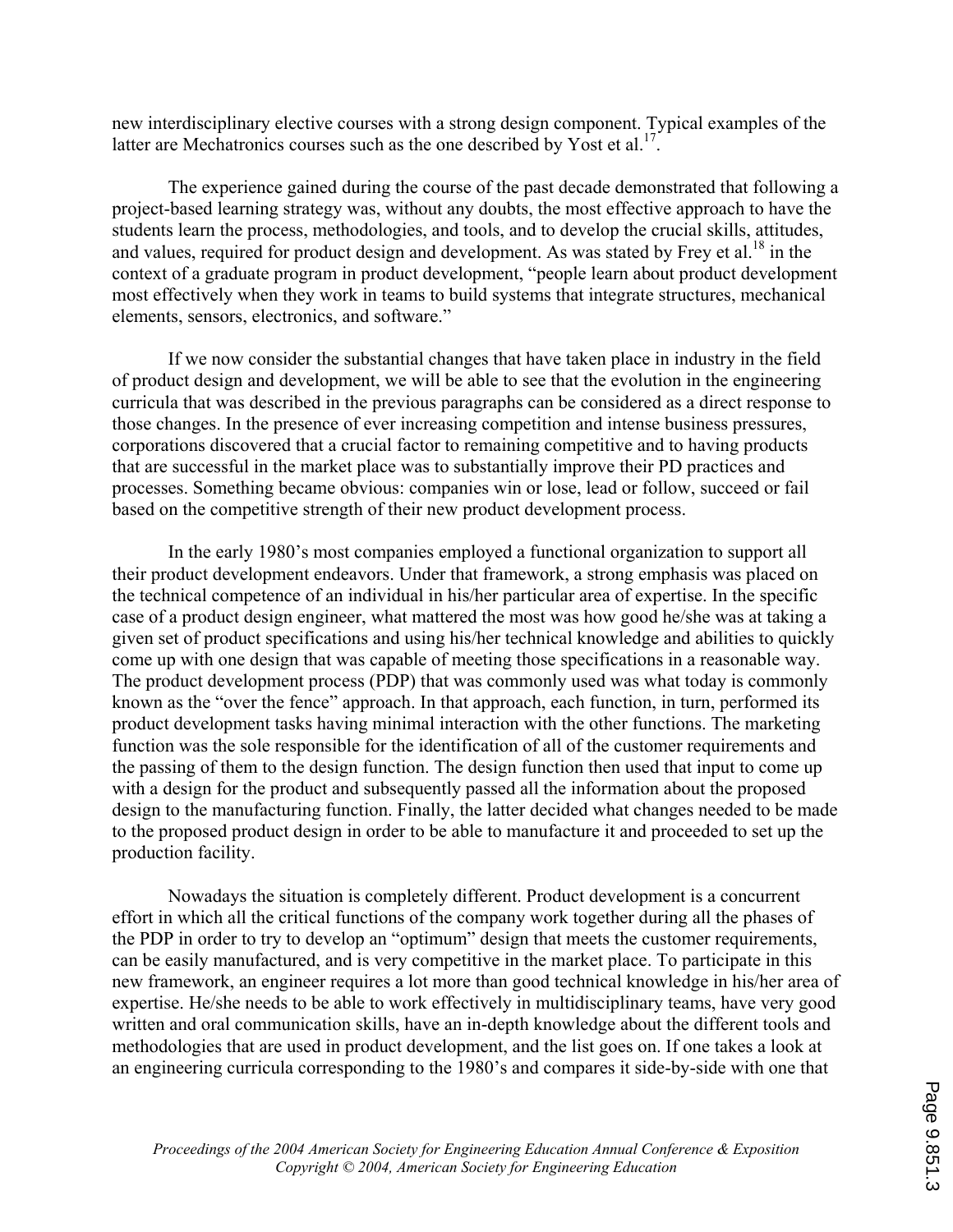is in use today, it will be evident that providing a solid technical knowledge has become only "one part of the equation."

Faculty members teaching product design and development courses often face a difficult task. In many cases, they only have a one-semester course or a two-semester course sequence to provide the students a solid foundation and a meaningful practical experience in product design and development. This implies that, in a very short period of time, the students must learn the process, methodologies and tools while simultaneously dealing with the challenges imposed by working in teams, improving their written and oral communication skills, and solving one or more open-ended, and sometimes interdisciplinary, design problems. Although several very good textbooks are currently available for this type of courses (like the ones by Ulrich and Eppinger<sup>19</sup>, Ullman<sup>20</sup>, Otto and Wood<sup>21</sup>, Dym and Little<sup>22</sup>, Dominick et al.<sup>23</sup>, and Cagan and Voguel<sup>24</sup>, among others) and excellent support materials for working in teams are also available (see for example the Student Guidebook by McGourty and De Meuse<sup>25</sup>), most of the students still need a lot of guidance and support from faculty members in order to successfully complete a product design project, particularly when it is the first one in which they are involved. This, in addition to other factors, usually creates a substantial increase in the workload for faculty members teaching this type of courses in comparison to the typical time commitment required to teach a traditional technical course. Just as an example of this situation, Burton and White<sup>10</sup> reported that faculty demand may be up to four times greater when design based methods are used to teach Freshman Engineering Design courses. To compound the instructional difficulties, although the textbooks cited above are excellent resources regarding PD processes, in many cases the course objectives have numerous technically specific educational goals related to the degree/program, and these cannot be lost as more instructional emphasis is placed on the PD process.

 Given all the challenges stated above, in many cases little time is devoted in PD courses to two very important activities of the PDP: the process of identifying the customer needs and the process of translating those needs into target specifications for the product. In some instances, a fairly comprehensive list containing a mixture of both customer needs and target specifications is provided to the students as the starting point for their product design effort. Furthermore, in some occasions, the information that is given the students at the beginning of the design project even prescribes specific components that they must use by force in their product. Examples of this type of situation can be found in "competition type" product development projects such as the Society of Automotive Engineers (SAE) Mini Baja competition or the American Society of Mechanical Engineers (ASME) Human Powered Vehicle competition.

 It is extremely important to keep in mind at all times that the final word about the degree of success or failure of a product is determined by the customers, not by the team that developed it. No matter how technically sound a product may be, if it fails to satisfactorily meet some of the customer expectations, or if it does not perform well in comparison to other similar products offered by the competition, it is almost certain that it will not be successful in the market place. Nowadays many companies understand this situation very well and one can find in the literature numerous papers and case studies that emphasize how important it is to adequately identify all the customer requirements. For example,  $\text{Solo}^{26}$  provides a good description of how Whirlpool obeys consumer dictates when developing appliances. She also points out how General Motors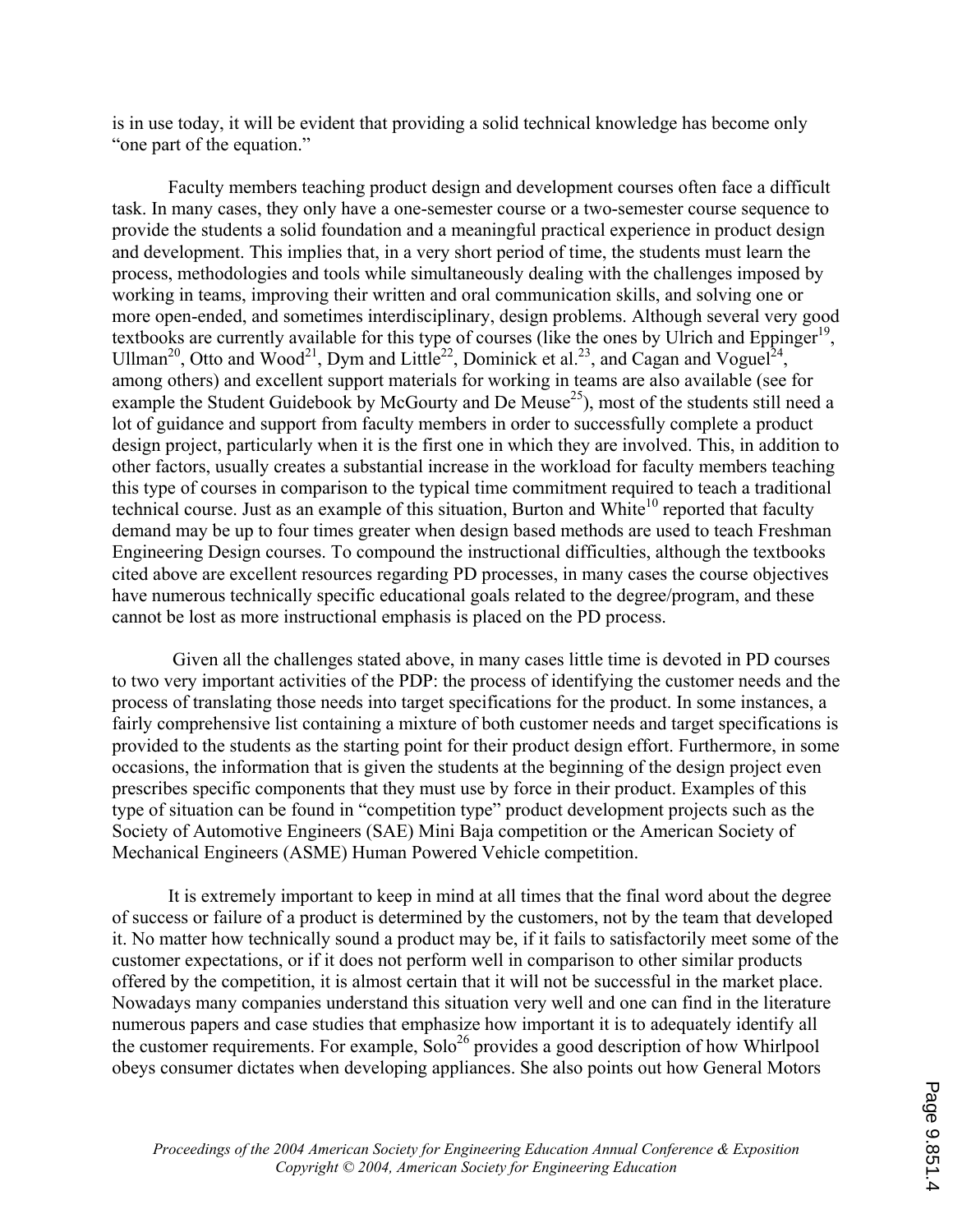now regrets hurrying its slow-selling 1992 Caprice to market, even though consumers had indicated in prior tests that, among other things, the rear wheels looked too small.

As Pottruck and Pearce<sup>27</sup> remind us, customers actually drive innovation and new product development. Any company that can discover what the customer really needs, create it quickly, and then let customers know about it is going to be successful. Although at the present time the internet is facilitating increased customer contact, unfortunately the customer's message is not always clear, and a true understanding of the emotional core of the customer is required to be able to develop creative products that satisfy indirectly-voiced customer needs (i.e., latent needs). One good example of this is the minivan. According to Pottruck and Pearce<sup>27</sup>, Ford opted not to develop it because no one ever said directly "I want a van that drives like a car." Through direct contact with customers the designer was able to hear first-hand the frustration of many "soccer moms" who complained about the dirt in their sedans, who needed more room, and who didn't want to drive van that felt like a truck. Chrysler listened to the designer and was first to market with the now popular minivan. Interestingly enough, Ford made a similar mistake later, opting not to pursue a driver's-side sliding door on their minivans until well after the competition introduced that hugely popular feature.

There are also examples of "technology-push" products which reflect that, even in those cases, satisfying existing needs is a key factor for success. For example, when Percy Spencer, a Raytheon engineer working on radar systems, noticed that a candy bar melted during a radar system test, that ultimately led to the development of the microwave oven, which in today's society has essentially become a requirement of every kitchen. While no customer ever said "please give me an oven which uses microwave energy to quickly cook my food," there was a deep underlying need (desire) for faster food preparation techniques.

Without any doubts, the marketing function is indispensable in any large corporation and it plays a leading role during the process of identifying the customer needs. However, to achieve success, the engineers that are involved in the design and manufacturing of the product must have an excellent understanding of what the customers want (including their latent needs) and this is impossible to achieve without having a close interaction with the customers. In general, customers express their requirements in non-technical terms and their need statements have to be translated into target specifications that can be used to guide the rest of the development effort. Since the marketing function does not have the technical expertise to do that translation process, the engineers have to take the leading role in that crucial activity. Also, unless an engineer truly internalizes what the customers want and how important each one of the desired product attributes is to them, how can we expect that he/she will actually have a customer-centered mindset while performing other product development tasks? Consequently, it is very important for engineers to learn how to participate in the process of identifying customer requirements and how to keep the "voice of the customer" in mind while making decisions about the product. What is the point in spending many hours performing technical calculations in a design that at the end is not going to be well received by the customers? The authors feel that no one should know more about what the customer expects from a certain component, sub-assembly, assembly or product than the engineers that are designing it. It is for this reason that they chose to integrate customer needs gathering tools and processes into their engineering design courses.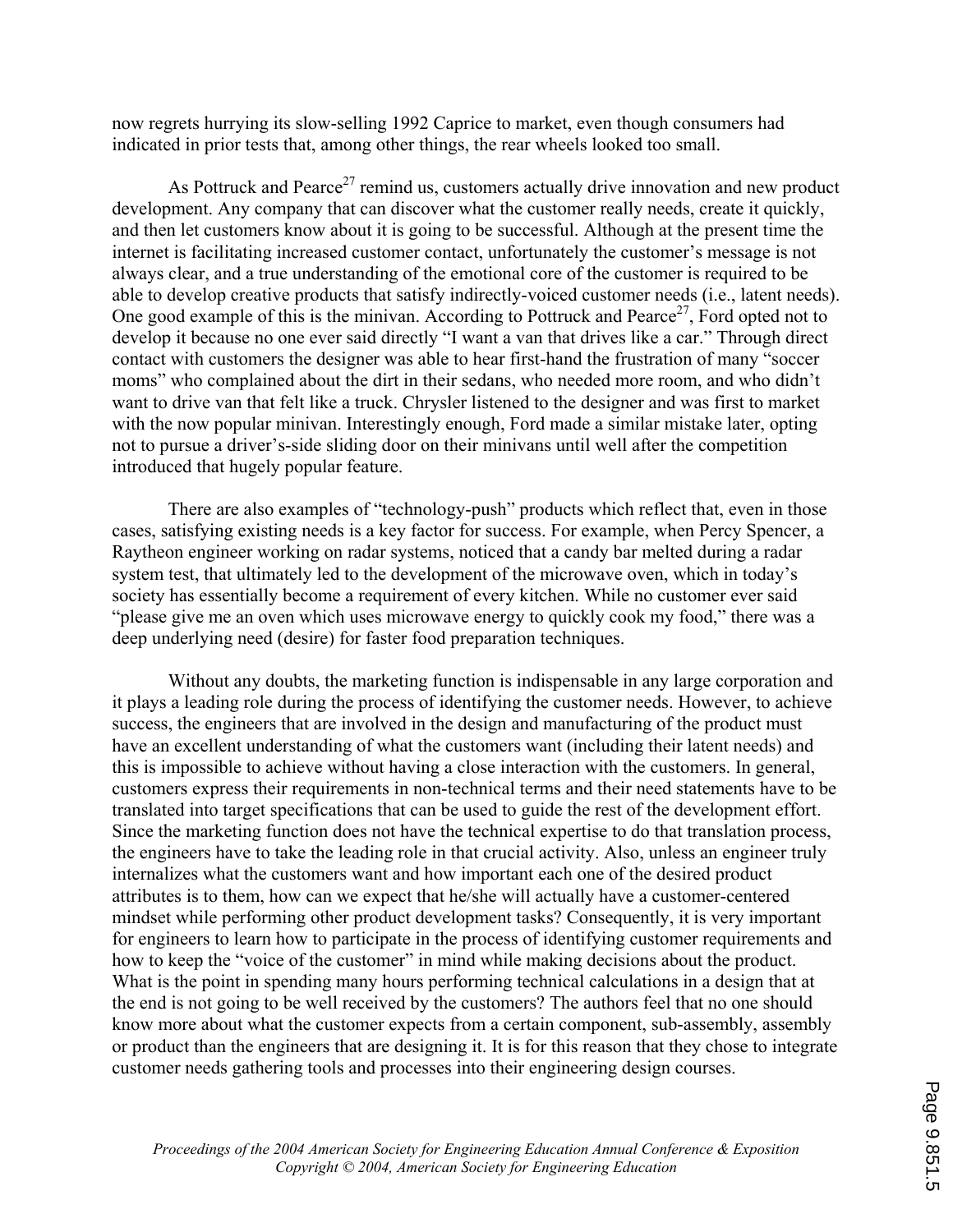The authors have instructed many PD related courses at the undergraduate and graduate level. In general, those courses involved a one or a two-term product design project in which the students had to work in small teams to carry out all the key activities of the concept development phase of the PDP. A close interaction with the teams revealed that three activities are particularly difficult for the students: identifying customer needs, setting target specifications for the product, and generating product concepts. In this paper, we will only consider specific aspects of those courses that are related to the process of identifying customer needs and we will address the other two in future publications.

 The remainder of this paper is divided in six sections. In *Identifying Customer Needs*, a generic PDP for products of low to moderate complexity that the authors teach to is presented. This section clarifies where in the PD process the task of identifying customer needs is typically done. In *Description of the Courses Considered,* a brief summary of the some of the PD related courses the authors have instructed is given. *Instructional Approach* summarizes the pedagogy used to teach the process of establishing customer needs. Two examples taken from student project work are given in *Sample Student* projects. The final two sections correspond to a discussion of the *Results* of our experiences in this regard and *Conclusions and Future Work.*

### **Identifying Customer Needs**

The product development process (PDP) that the authors teach to in their courses is the generic PDP for "market-pull" products of low to moderate complexity presented by Ulrich and Eppinger<sup>19</sup> in their book "Product Design and Development," with some minor modifications and adaptations. Figure 1 provides a schematic representation of the different phases of that PDP. There are, of course, many other PDP models, such as the "Waterfall Model,"<sup>28</sup> the "Spiral to Circle Model<sup>228</sup> (commonly used for software development), the "System Acquisition Process" used by the Department of Defense (DoD), or any company's detailed PDP. However, it is the authors' experience that, with the exception of the "Spiral to Circle Model" that has some very unique characteristics, all the fundamental phases and steps of other PDP models for "marketpull" products can be mapped very easily to the one presented by Ulrich and Eppinger<sup>19</sup> by just changing a few names and modifying the level of decomposition. Although the generic PDP proposed by Ulrich and Eppinger<sup>19</sup> may be perceived as a relatively simple representation of a PDP, it has been our experience that it elegantly captures all the key activities that must take place in order to translate a perceived market opportunity into a product. There are, of course, numerous activities of the product life-cycle after the product launch (sales, service, recycling, buybacks, etc.), but for purposes of a first product design and development course, we feel the model shown is at the appropriate level.

 Referring to Figure 1, the main goal of the *Product Planning* activity that precedes the beginning of the actual product development effort is to identify the portfolio of products to be developed by the organization and the timing of their introduction to the market. In general, the output of the product planning phase includes the *Mission Statement* (sometimes also referred to as a charter, a design brief, or a product direction letter) for each one of the PD projects that a company plans to purse in the near future. The main purpose of the mission statement is to define the general scope of the product development effort. It is used by the firm to specify a particular market opportunity and to lay out the broad constraints and objectives for the project. Although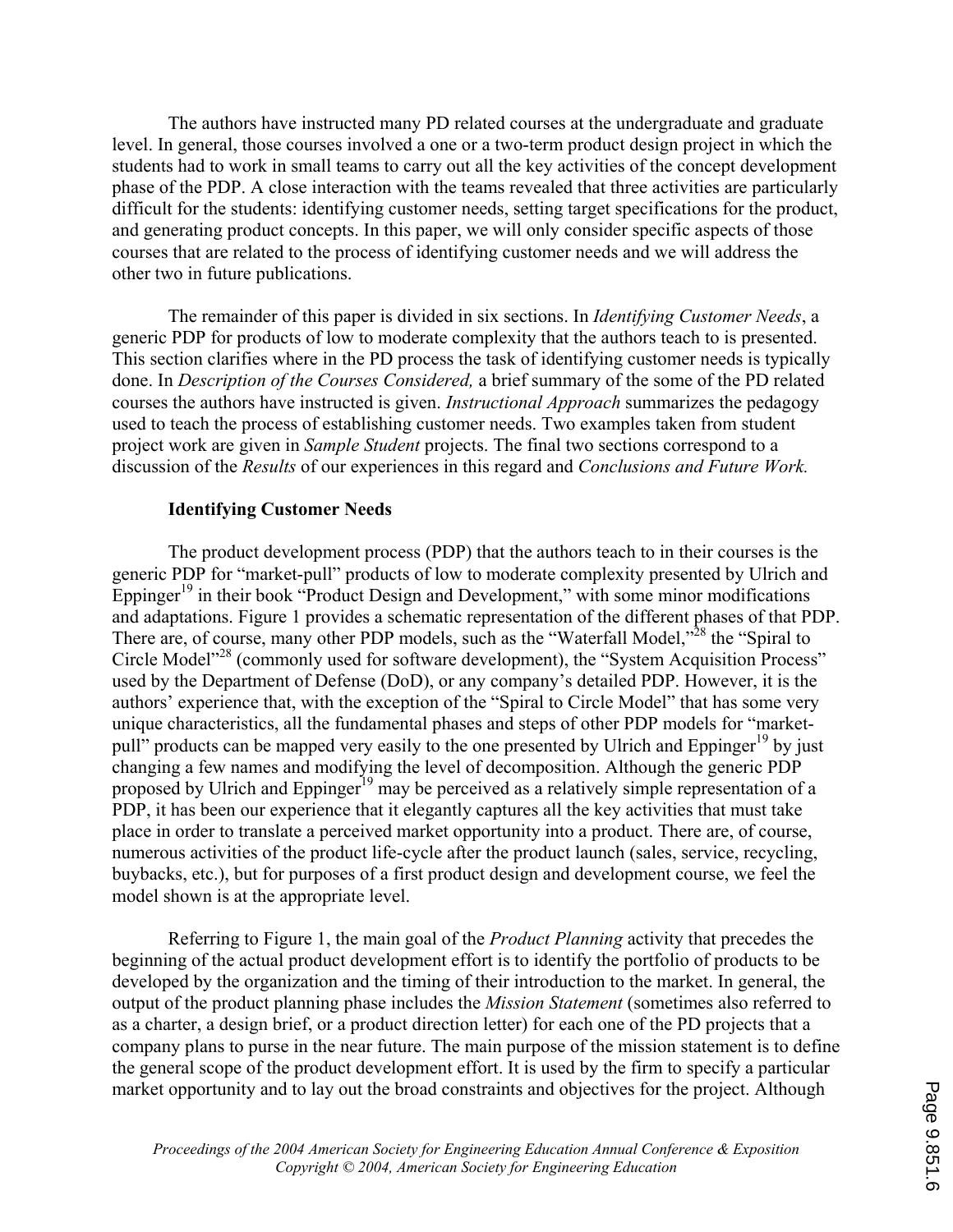the mission statement specifies in which direction to go, it generally does not provide a precise destination or a particular way to proceed regarding the product design.



**Figure 1. Phases of the Generic PDP proposed by Ulrich and Eppinger<sup>19</sup>**

The details of all the activities involved and the deliverables corresponding to each phase of the PDP shown in Figure 1 can be found in Ulrich and Eppinger<sup>19</sup>. It must be pointed out that we always use a project-based learning strategy in all the PD related courses that we teach. The phases of the PDP that we actually include as part of the product design projects that the students carry out vary depending on the level of the course and on its duration. For very obvious reasons, the *Production Ramp-Up* phase and the *Product Launch* activity are never included in the scope of the projects. Invariably, in all the courses we require the teams to complete all the major tasks corresponding to the *Concept Development* phase of the PDP. In the case of a one-term, 4-credit, sophomore-level course, we always try to select a relatively simple product and we don't ask the students to work in the remaining four phases of the PDP. However, as part of the requested deliverables for the project, at the end of the term all the teams are required to present a "proofof-concept" physical prototype of their product. For a two-term, 5-credit, senior design course sequence, the students are also required to work in the *System Level Design* and *Detail Design* phases of the PDP. In addition, all the teams are also requested to do some basic testing and refinement of their proposed product. Finally, for a one-semester, 3-credit, graduate course in Product Planning and Development, we usually include as part of the scope of the projects the completion of the *Product Planning*, *Concept Development*, and *System Level Design* phases of the PDP. The teams are also requested to present at the end of the term, among others, a "proofof-concept" physical prototype of their product.

Figure 2, adapted from the book by Ulrich and Eppinger<sup>19</sup>, schematically shows the different tasks corresponding to the *Concept Development* phase of the PDP. As can be seen from the figure, the *Mission Statement* for the product constitutes the input for the process of identifying customer needs. Once all the customer requirements have been determined, the next step corresponds to the process of establishing the target specifications for the product. In the remainder of this paper, we will focus our attention in the process of identifying the customer needs. At this point it is important to clarify that we are going to use the word *need* and the word *requirement* interchangeably to denote any attribute of a potential product that is desired by the customers. Also, we are not going to make a distinction between a *want* and a *need*.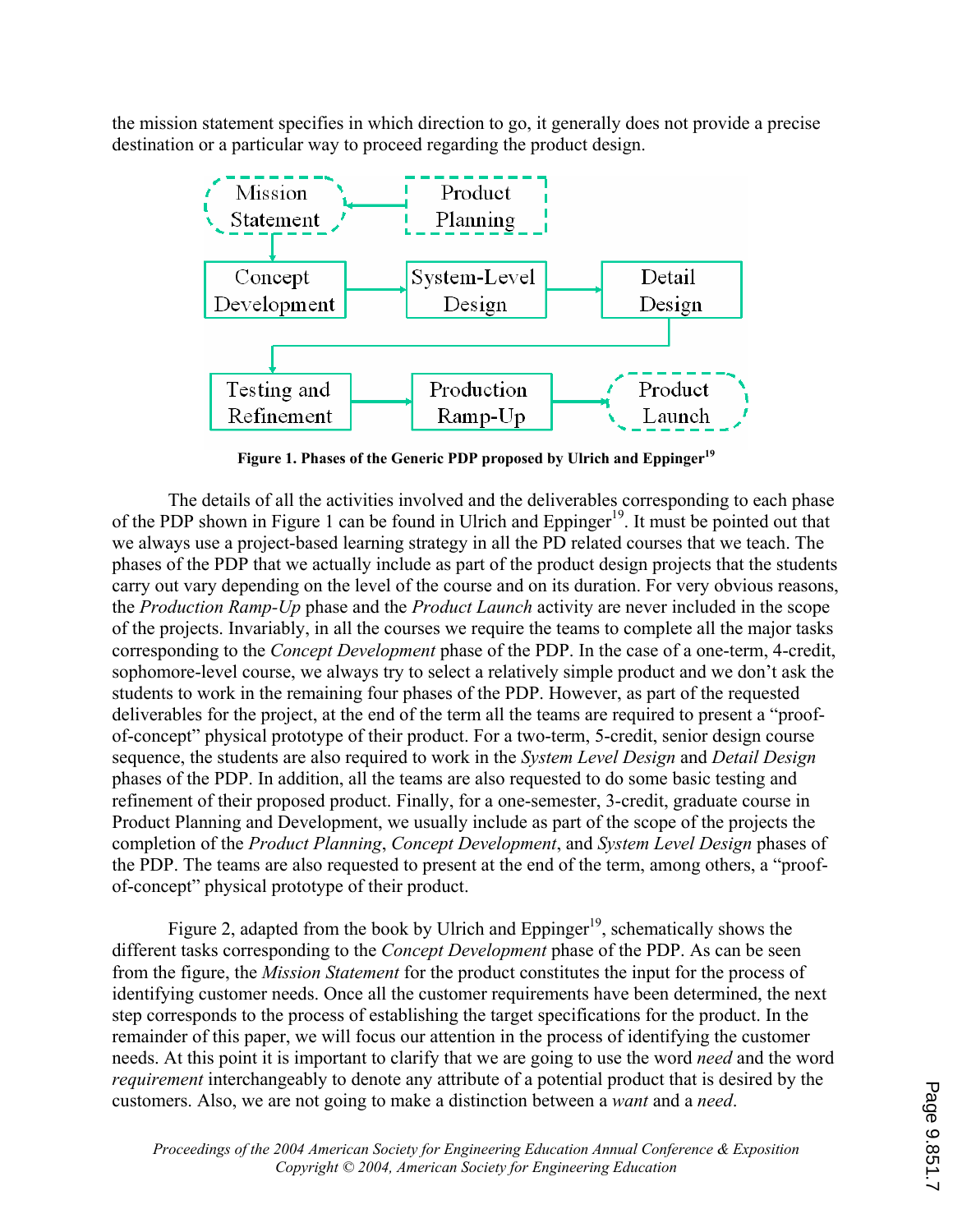

**Figure 2. Main Tasks of the Concept Development Phase<sup>19</sup>**

Customer needs answer the question: What is it that the customers want? They represent the "voice of the customer" and, consequently, are expressed in the "language of the customer" (i.e., they are usually expressed in non-technical terms). The customer needs are independent of any particular product that the development team might decide to pursue. Thus, they are solution neutral because they are not specific to any particular product concept that the team eventually chooses to pursue. The development team should be able to identify the customer needs without knowing if or how it will eventually address all those needs. It should be fairly obvious that it is very risky business and a very bad idea to proceed with any downstream PD activities without having a complete and thorough understanding of customer needs.

 To identify the customer needs, the team developing the product must first determine exactly who the customers are. In most design situations there is more than one customer. For market-pull products the most important customers are obviously the consumers (i.e., the people that may eventually decide to buy the product). Although some highly specialized products (like a nuclear submarine or a jet engine) are not consumer products, they still have a broad customer base (i.e., numerous stakeholders). Standards organizations and regulatory authorities should also be viewed as customers as they too may set requirements for the product. Thus, it is important to identify all stakeholders in the product development effort to make sure all their needs are taken into consideration.

A very useful tool to think about the customer needs is the "Kano Model" of customer satisfaction schematically presented in Figure 3. This model classifies the customer needs into three different categories: basic, performance, and exciting. The basic needs are all the product requirements that are usually not verbalized by the customers since they correspond to assumed functions of the product. The standard expectations of the customers that one can usually guess at constitute the basic needs (e.g., the car will start). The only time a customer will mention a basic need is if it is not satisfied. If all the basic needs are not fully implemented in the product,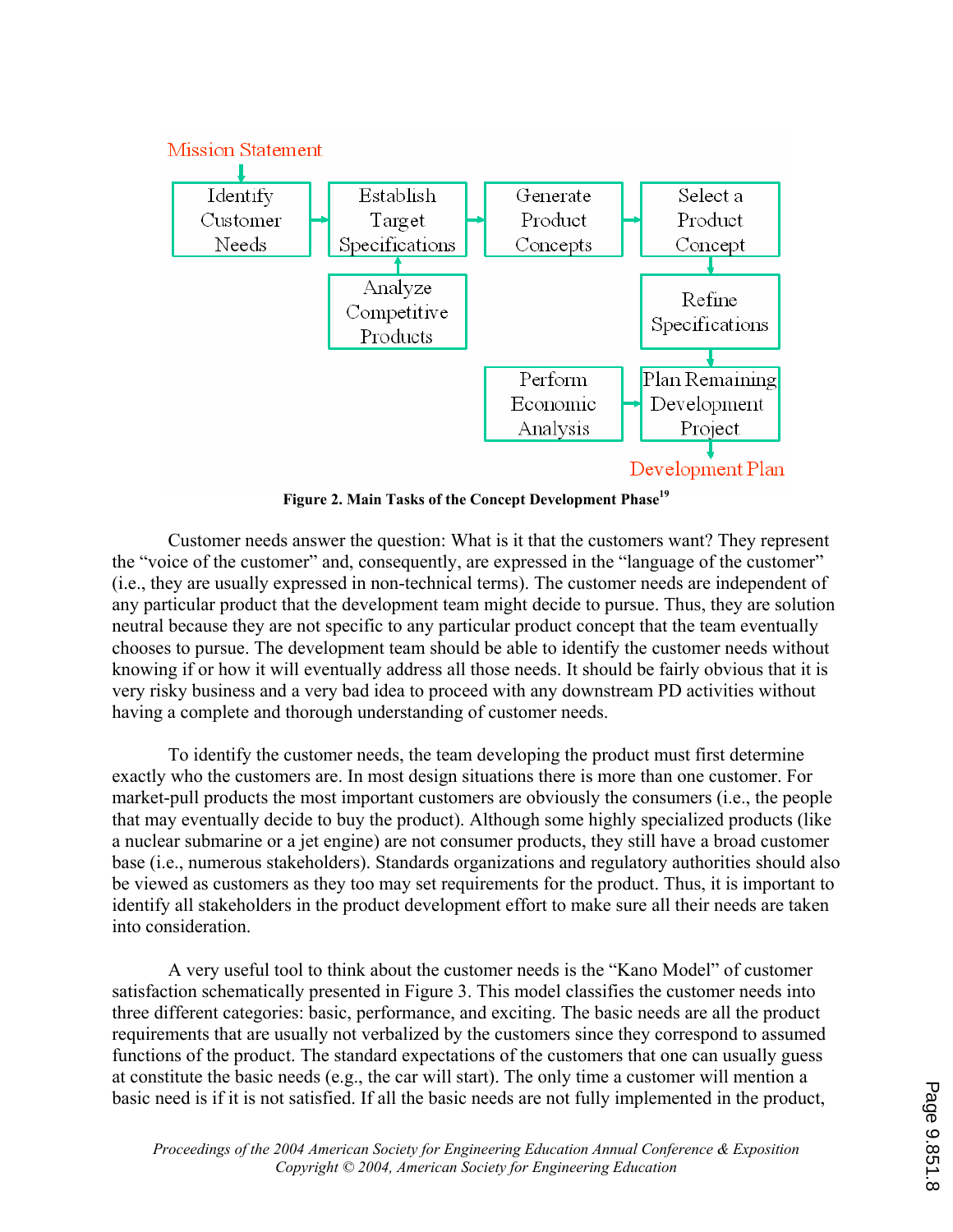the customers will be disgusted with it. Thus, poor implementation of any basic needs results in disastrous customer satisfaction, while fully meeting all the basic needs merely results in neutral customer satisfaction.



**Figure 3. Kano Model (Diagram adapted from that of Noriako Kano, Yoko University)** 

 In the case of market-pull products, it is easy to infer some of the basic needs of several of the stakeholders. Consumers typically want a product that works as it should, lasts a long time, is easy to maintain, looks attractive, incorporates the latest technology, and has many features. The production customer wants a product that is easy to produce (both manufacture and assemble), uses available resources (human skills, equipment, and raw material), uses standard parts and methods, uses existing facilities, and produces a minimum of scrap and rejected parts. Meanwhile, the sales customer wants a product that meets consumers' requirements, is easy to package, store and transport, is attractive, and is suitable for display.

 As can be seen in Figure 3, the performance-related needs correspond to all the customer requirements for which the degree of customer satisfaction is roughly proportional to the degree of their implementation in the final product. That is why these needs are also referred to as *linear satisfiers.* This category corresponds to all the customer requirements that are verbalized in the form "the better the performance, the better the product." Examples of performance related needs for the case of an SUV include cargo capacity and fuel economy.

 Exciting needs are often unspoken because customers do not expect them. They include innovative and distinctive items, features, and/or services that put you ahead of the competition. As can be seen in Figure 3, if they are absent, the customers are neutral. However, if they are present, the customers' reaction to the final product is surprise and delight. At the present time one good example is the stow-and-go third row seats in a minivan, such as those pioneered by the Honda Odyssey. Honda engineers were very observant of minivan owners, and correctly deduced from observing drivers' behaviors and how they used their vehicles that this feature would surprise and delight the consumers. They were correct, leaving the competition to lose market share and play catch-up while subverting all of Honda's related patents. Now Daimler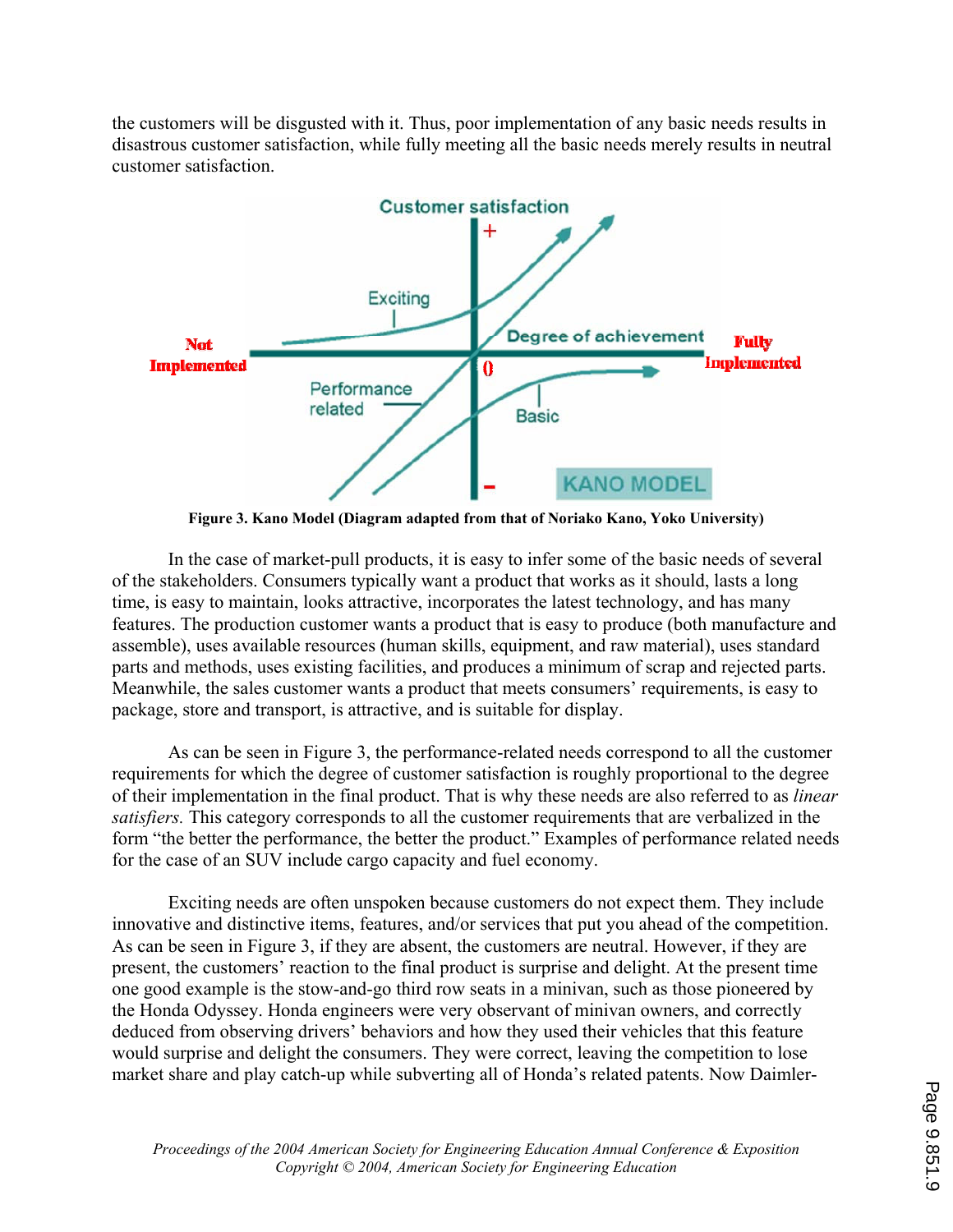Chrysler is responding with an attempt at leap-frogging the competition by planning to be the first-to-market with stow-and-go seats in both the second and third rows of a minivan.

Assuming that all basic customer needs are met and that the degree of achievement on the performance needs is also competitive compared to other similar products, a product with some exciting features has a much higher probability of success in the market place than one without any. Finally, it is worth noting that features tend to move from the exciting category to the basic category over time. Returning to the minivan example presented in the previous paragraph, ultimately when everyone has caught up and has similarly functional stow-and-go third row seats, that feature will have moved from an exciting feature to a basic one.

In essence, the methodology that the authors teach in their PD related courses for the process of identifying customer needs is the one proposed Ulrich and Eppinger<sup>19</sup>. However, the authors also make extensive use of their own academic and industrial experiences and the ideas corresponding to the Kano Model. The specific details of the methodology together with the instructional approach used by the authors will be presented in detail in a subsequent section of the paper.

### **Description of the Courses Considered**

 In what follows, the interested reader will be able to find general information about two specific courses of the many in which the authors have implemented the instructional approach regarding determining customer needs that will be discussed in the next section. Both courses are taught using a project-based learning strategy in which the students work in small teams in a design project aimed at developing a product.

 It must be pointed out that, in the case of senior design projects, the authors also request the student teams to follow a structured PDP. If as part of their program of study the students did not have a previous course in product development, lectures are incorporated as needed to cover all the fundamental concepts and methodologies that the students need to complete the different product development tasks that are included as part of the scope of their project.

## *Product Development*

This is a one-semester, four-credit, sophomore-level course at South Dakota School of Mines and Technology (SDSM&T). It is a mandatory course for all the undergraduate students in Mechanical Engineering and it is an elective course for Industrial Engineering undergraduate students. The course description provided in the SDSM&T catalog is as follows:

"The course presents in a detailed fashion useful tools and structured methodologies that support the product development practice. Also, it attempts to develop in the students the necessary skills and attitudes required for successful product development in today's competitive marketplace. The cornerstone is a semester-long project in which small teams of students plan, conceive, design, and prototype a simple physical product. Each student brings his/her own background to the team effort, and must learn to synthesize his/her perspective with those of the other students in the group to develop a marketable product. An introduction to manufacturing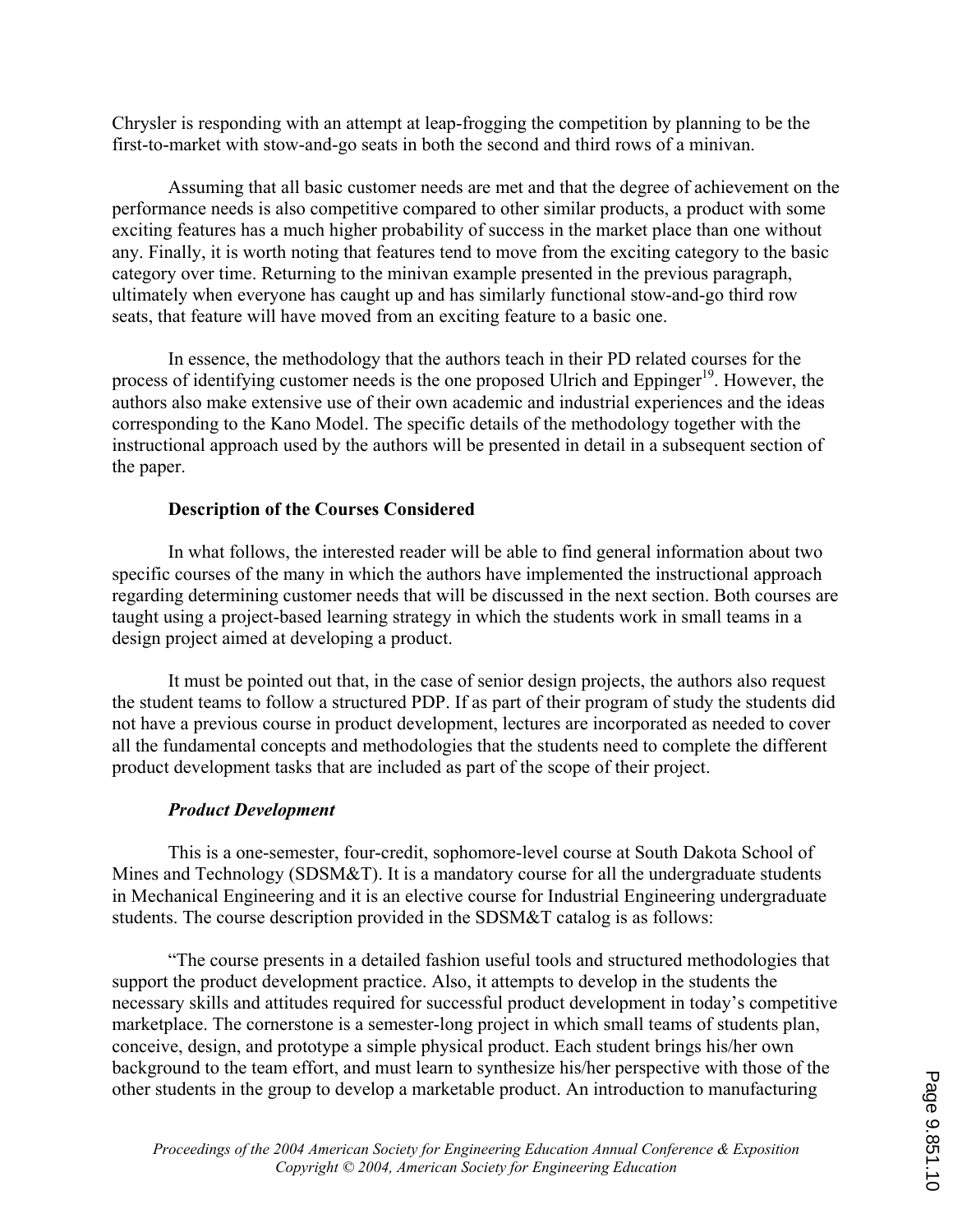aspects that must be taken into consideration during product development is provided in the context of a mini-project."

As can be seen in Figure 4, this course is considered a prerequisite for most of the mandatory and elective advanced solid mechanics courses that the Mechanical Engineering undergraduate students can take during their junior and senior year, including of course the senior design course sequence (Mechanical Engineering Design I & II).



#### **Figure 4. Course sequence analysis for the sophomore level product development course at SDSM&T**

After taking this course, it is expected that the students should be able to:

- $\bullet$ Develop a set team rules and an assessment strategy to be used during a structured product development process.
- Apply the basic elements of the Quality Function Deployment (QFD) methodology to identify the customer needs, carry out a competitive benchmarking, and set the target specifications for a product.
- $\bullet$ Classify the customer needs according to the Kano Model of customer satisfaction.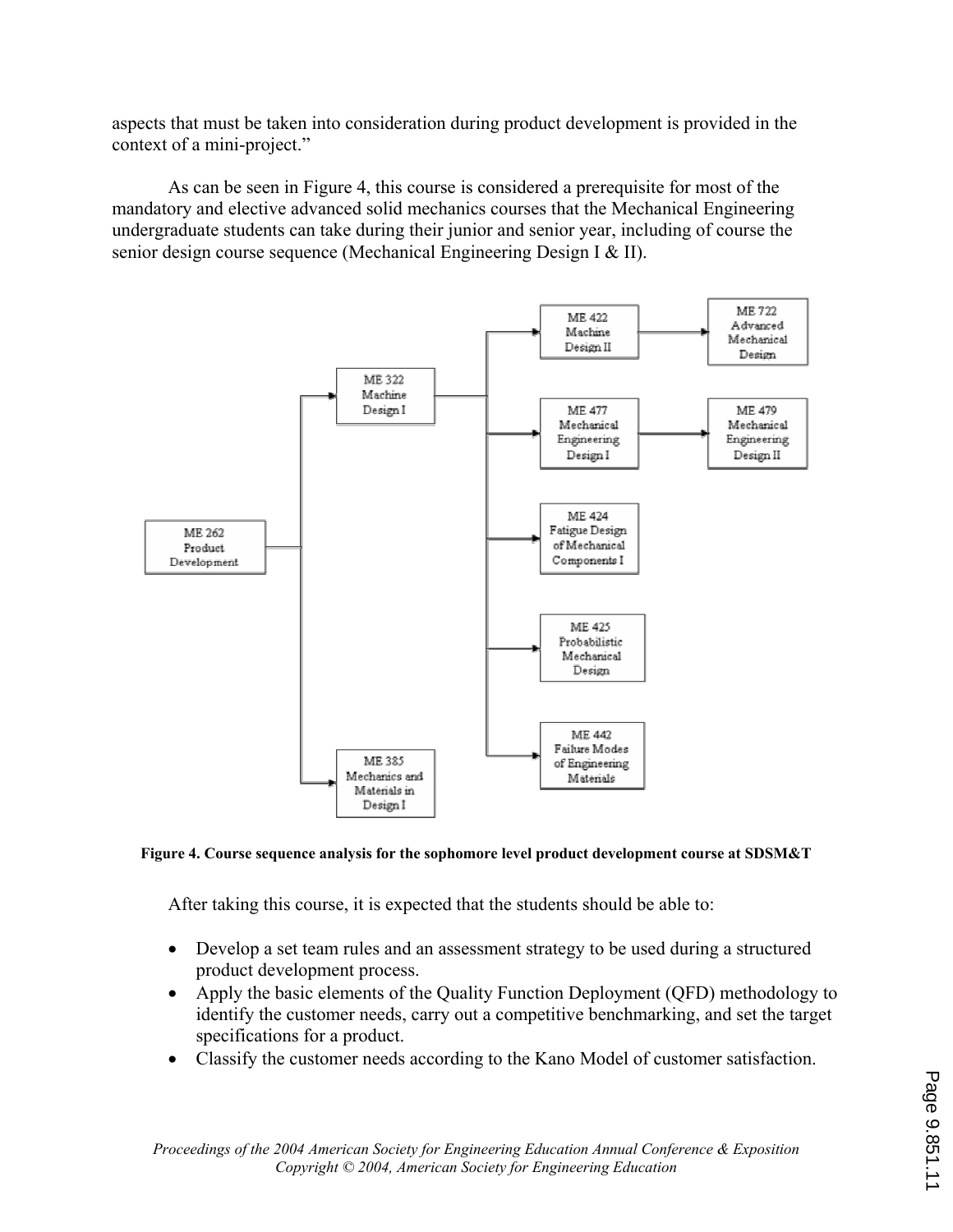- Decompose a problem into simpler sub-problems using a functional decomposition, a ' decomposition based on the sequence of user actions, a decomposition based on key customer needs, or a decomposition using a combination of these three alternatives.
- Carry out an effective external search for product concept ideas using resources such as consulting experts, searching patent databases, analyzing competitive products, etc.
- ' Use their own creativity to generate original product concept ideas.
- ' Apply the basic elements of the TRIZ methodology to generate product concepts.
- ' Effectively use concept classification trees and concept combination tables during the concept generation process.
- Apply decision matrices to select product concepts.
- Develop and carry out a prototyping plan.
- ' Create different types of prototypes for a given product concept.
- ' Prepare and execute a simple concept testing plan.

## *Product Planning and Development*

This is a one-term, three-credit, mandatory course in the Master in Product Development Program (MPD) at the University of Detroit Mercy (UDM). The main goal of the course is to provide a fundamental understanding of all the key steps that are necessary in end-to-end product development and to gain the knowledge of and the ability to use various tools during each phase of the PDP. The topics covered in the course include both generic product development and automotive specific processes. In general terms, it is expected that after taking this course the students be able to:

- ' Describe the steps in a generic PD process.
- ' Describe automotive specific PD processes and the similarities/differences to the generic process.
- Identify the different functions in a product development organization and what they do.
- ' Apply PD processes to development of products.
- ' Be able to apply appropriate tools to each of the phases in a PD process.
- ' Be innovators within their company when it comes to improving PD processes.

We typically guide the student teams of five or six students per team through the project selection phase while allowing nearly full latitude as to the actual product they will develop. This course ultimately requires that they develop working proof-of-concept prototypes by the end of the term. Some examples of past projects taken on by students in the Product Planning and Development course include, among others, improved bicycle storage systems, a bicycle carrier for a motor vehicle, a tool for conveniently cleaning gutters from the ground level, a vehicle trunk/cargo area grocery organizer, an improved aftermarket in-car entertainment systems, an automatic fish feeder, and a doggie washer.

# **Instructional Approach**

This section describes the approach the authors take with regard to teaching the process of identifying customer needs. The content of this section will be presented essentially as a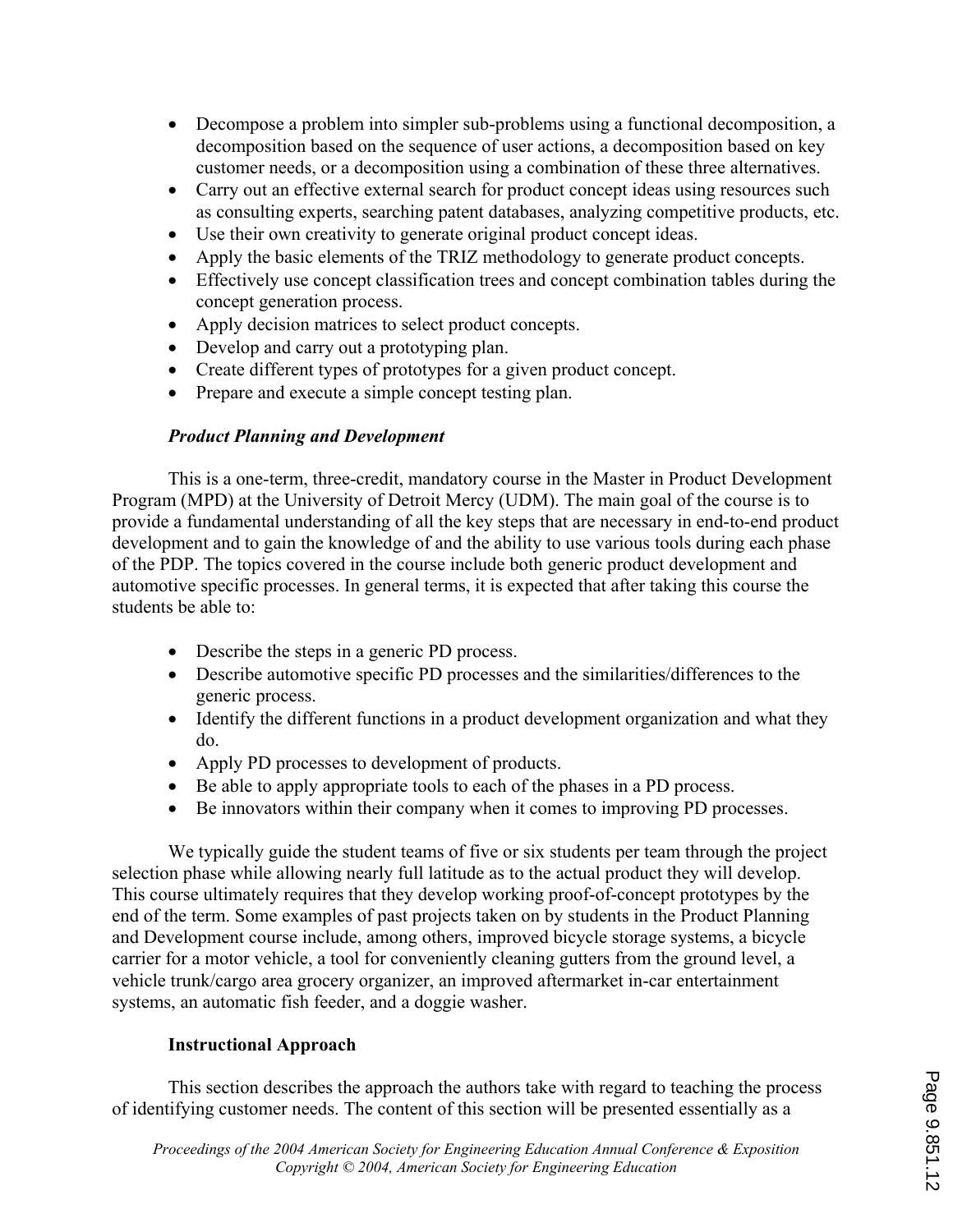discussion of the related key instructional content of our courses as well as some discussion of the associated student assignments and project requirements.

Instructionally, we lecture on each topic using PowerPoint slides that are made available to the students for download on our course web site, require some small assignments intended to reinforce the key concepts presented in class, and have the students actually apply the tools and processes described during the lecture to their product design project. We use assignments at various stages of the development process as both a means to keep the projects progressing at a rate that should ensure their completion by the end of the course, and as a means to provide feedback at numerous points during the students' projects.

The students are constantly reminded that one must thoroughly know his/her customers and how they plan to use the product to fully identify all of the customer requirements. Using a slight modification to the methodology recommended by Ulrich and Eppinger<sup>19</sup>, we request the teams to follow a six step process to identify the customer needs:

- Step 1. Gather raw data from customers.
- Step 2. Interpret the raw data in terms of customer needs.
- Step 3. Organize the needs into primary and secondary needs.
- Step 4. Establish the relative importance of each need.
- Step 5. Categorize each need according to the Kano model.
- Step 6. Reflect on the results and the process.

In the paragraphs that follow, we discuss in some detail relevant information about each of these steps.

Step 1. Gather raw data from customers.

We recommend the students consider three methods of obtaining information from customers: interviews, observing similar or related products in use, and focus groups. We tell the students to place an emphasis on the first two strategies due to two main reasons. First, Griffin, Abbie, and Houser<sup>29</sup> have shown that typically two one hour interviews generate more knowledge about the customer needs than a single two hour focus group. Second, a successful focus group generally requires a professional level of skill, detailed marketing knowledge, and involves other logistical and timing difficulties. Although some companies also rely on written surveys or make use of the internet to try to gather customer data, we generally recommend students begin with interviews and observation. Time permitting, we show during a lecture some video clips of focus groups to better familiarize the students with that tool since it is very likely that the marketing organizations of the company they will be (or are) working for will routinely use them. We also use illustrative examples of customer surveys and assist them with the design of their own survey if they choose to develop one.

The question always arises as to how many interviews are necessary to be sure that virtually all needs are identified. This is a difficult question to answer rigorously when one does not have prior experience with a similar product. Thus, we usually ask the students simply to continue the process until further interviews generate no new useful information.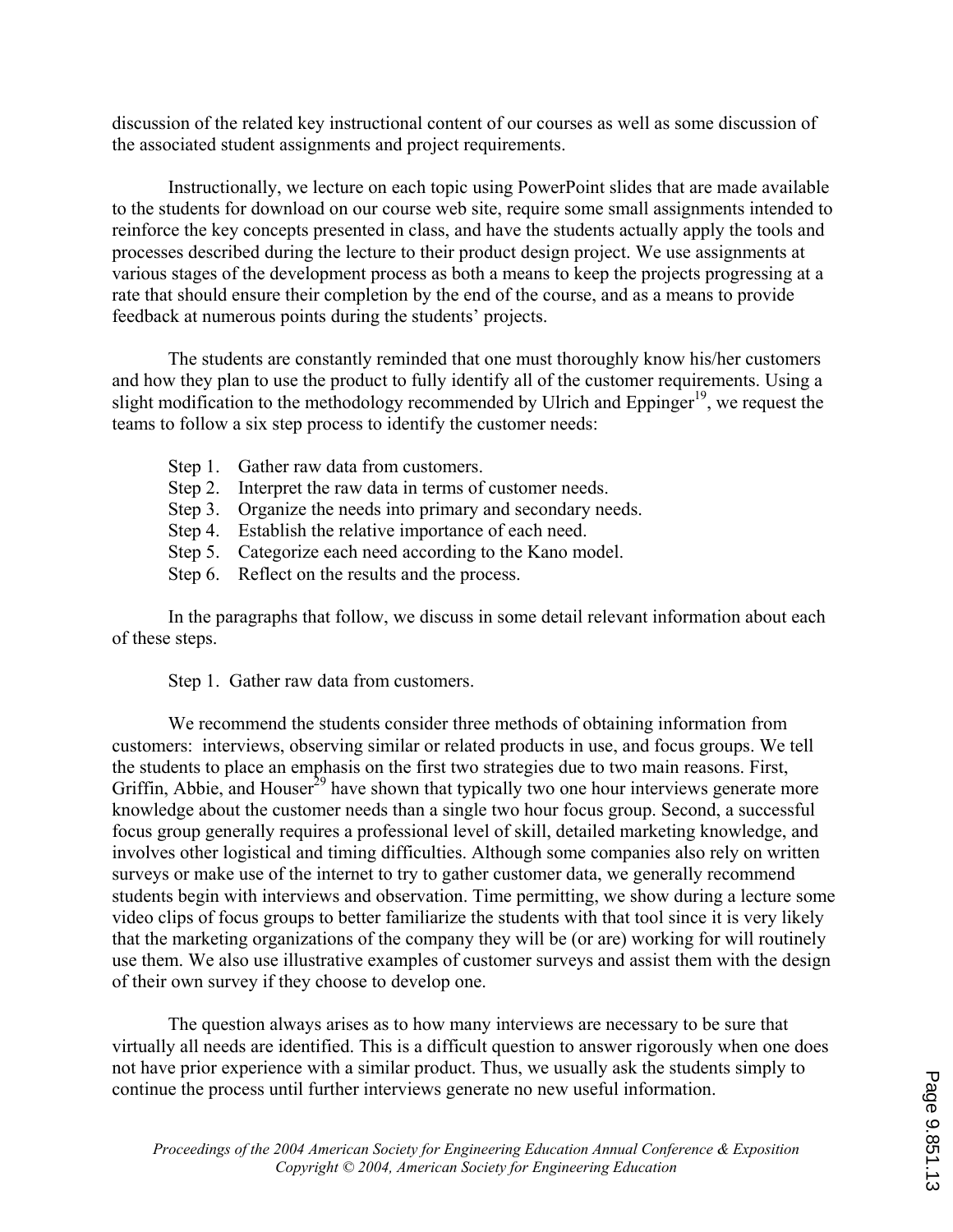Step 2. Interpret the raw data in terms of customer needs.

Customer needs are expressed as written statements and are the result of interpreting the need underlying the raw data gathered from the customers. Each statement or observation made in the previous step may be translated into any number of customer needs. Multiple analysts may translate the same raw data gathered from the customers into different needs. Thus, we strongly encourage all the team members to participate this translation process.

In many cases, some customers actually try to prescribe specific design solutions (and often not the best ones). We ask the students to be very careful to understand the underlying need in a customer's statement and to be sure to capture it in solution neutral terms (i.e., as a need and not as a solution). For example, an automotive customer may say "having a handle here [gesture] would be great." The underlying customer need is not a handle, but rather ease of ingress/egress. The engineer must be sure to understand the real need. Otherwise, it is extremely unlikely that the development team will come up with truly innovative solutions. As an example, one of the concept cars recently presented by Toyota tilts the passenger compartment to ease the ingress and egress problem rather than providing assistive handles.

Consistent with Ulrich  $\&$  Eppinger<sup>19</sup>, five guidelines are given for writing the needs statements:

- Express the need in terms of what the product has to do, not in terms of how it may do it.
- ' Express the need as specifically as the raw data.
- ' Use positive, not negative, phrasing.
- ' If possible, express the need as an attribute of the product.
- ' Avoid using the words must and should.

Step 3. Organize the needs into primary and secondary needs.

 In general, the output from the previous step is a list with a large number of detailed need statements. To be able to communicate in an effective fashion with persons outside of the core product development team, and for some of the subsequent PD activities, working with such a large number of need statements can be awkward and difficult. Thus, it becomes necessary to find a practical and convenient way to summarize them.

The goal of this step is to organize all the need statements into a two-level classification or hierarchy. The detailed need statements are grouped into different categories that become the primary needs. Each primary need is characterized by a set of secondary needs that correspond to detailed need statements obtained in Step 2.

Although many product development teams can successfully complete this task without detailed instructions, we recommend to the students to use the following methodology proposed by Ulrich and Eppinger<sup>19</sup>: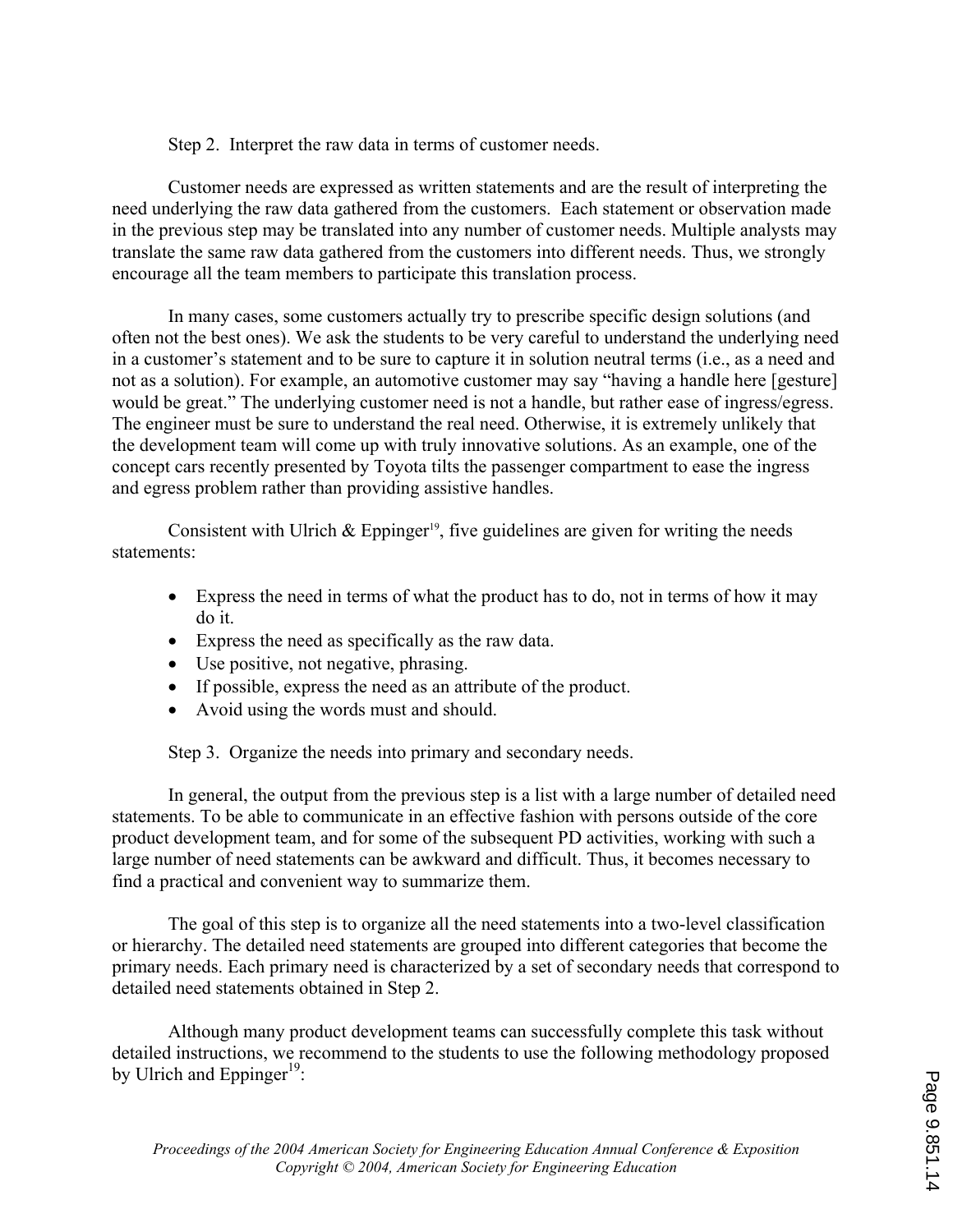- 1. Print or write each need statement on a separate card or self-stick note.
- 2. Eliminate redundant statements.
- 3. Group the cards according to the similarity of the needs they express.
- 4. For each group, choose a label.
- 5. Review and edit the organized needs statements.

In lecture, we illustrate the above methodology with an example.

Step 4. Establish the relative importance of each need

 The hierarchical list of customer needs generated in the previous step does not provide any information about the relative importance that customers place on each one of them. Having a sense of the relative importance of the needs is crucial since the development team will have to rely on that information to make trade-offs and allocate resources during subsequent tasks of the PDP.

The objective of this step is to assign a numerical importance weighting to each one of the secondary needs. For that purpose, we suggest to the students to use the following scale to specify the relative importance of each need:

- 1. Feature is undesirable to most customers.
- 2. Feature is not important.
- 3. Feature would be nice to have, but is not necessary.
- 4. Feature is highly desirable.
- 5. Feature is critical.

There are two basic approaches that can be used to establish the relative importance of the secondary needs: relying on the consensus of the team members based on their previous experience with the customers, or basing the importance assessment on additional interaction with the customers and customer surveys. Although the second approach is more reliable, due to time constraints we recommend to the students to use only the first one. We also find it useful to ask the students to tabularize all their results up to this point and we provide them templates for that purpose.

Step 5. Categorize each need according to the Kano model.

Since the Kano model of customer satisfaction can help the development team to gain a better understanding of the customers' expectations, we ask the teams to classify each one of the secondary need as basic, performance, or exciting. Based on the feedback that we have received from the students, this step has proven to be very useful since it has served as a "sanity check" for the results of the previous step of the process and for the way in which the team performed the process as a whole.

As background for this task, we like to involve the students in a class discussion intended to identify many of the basic, performance, and exciting needs of an automobile corresponding to a specific market segment that most of the students are familiar with.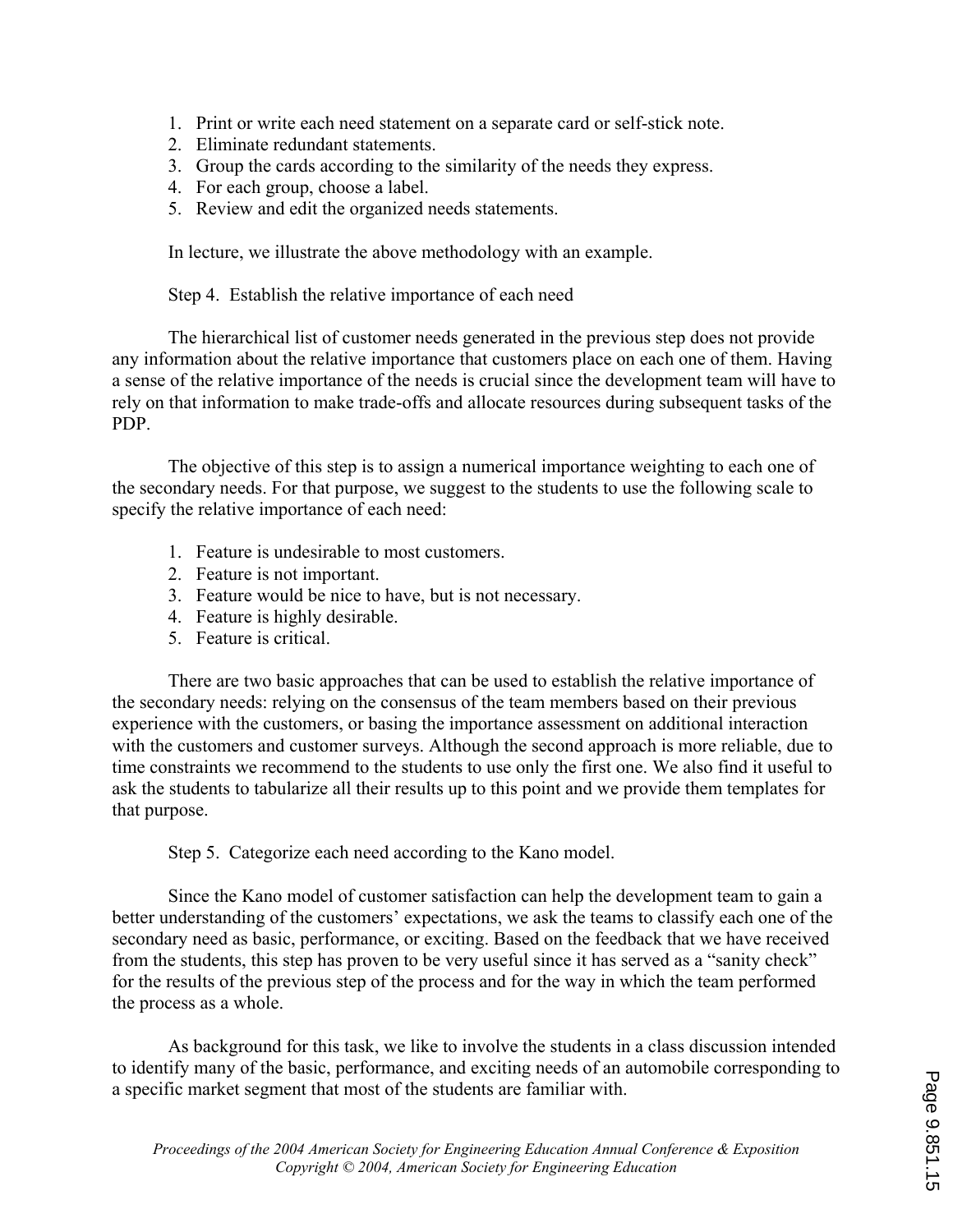### Step 6. Reflect on the results and the process

 The process of identifying customer needs is not an exact science. The development team must rigorously challenge its results to verify that they are consistent with all the knowledge and intuition the team has developed through many hours of interaction with customers.

From an instructional perspective, we use examples based on previous projects or case studies to illustrate each one of the six steps mentioned above.

At this point it is important to mention that in our courses we introduce, at an awareness level, all the key ideas corresponding to Quality Function Development<sup>30</sup> (QFD), but we do not ask the students to conduct a full QFD for their design project. Reference materials are suggested for the students wishing to pursue this topic in further detail.

## **Sample Student Projects**

In this section we summarize and discuss two specific examples related to the process of identifying customer needs. These examples correspond to product development projects that were carried out by undergraduate students in past course offerings. Although the authors have instructed many product design projects using the approach that was described in the preceding section, they decided to select two projects that satisfied the following criteria:

- ' All the teams were working on the same product development project and there were more than five teams in the class.
- The teams were not allowed to share information about the project since they were competing against each other to conceive the most successful product.
- The product to be developed was a "market-pull" product with a potential consumer base that was relatively large.
- ' If they wanted to, all the teams had the possibility to interact with the most important stakeholders.

In 2001, the Mechanical Engineering senior design project at the University of Detroit Mercy involved the development of a hard, preferably self-storing, tonneau cover for the new Ford Thunderbird. Five teams of five students each and one team of six students worked on this design project over a period of two consecutive academic terms under the close supervision of the first author. Ford Motor Company supported this project both financially as well as through access to technical experts, CAD data, vehicle prototypes, and six "bodies-in white." As will be seen in this discussion, this project will illustrate an example where initially the teams had some difficulties identifying all the customer needs.

The faculty member teaching the capstone senior design course sequence and two Ford engineers worked together to prepare the mission statement for the project. Table 1 summarizes all the elements of the mission statement that was given to the teams as the starting point for their product development effort.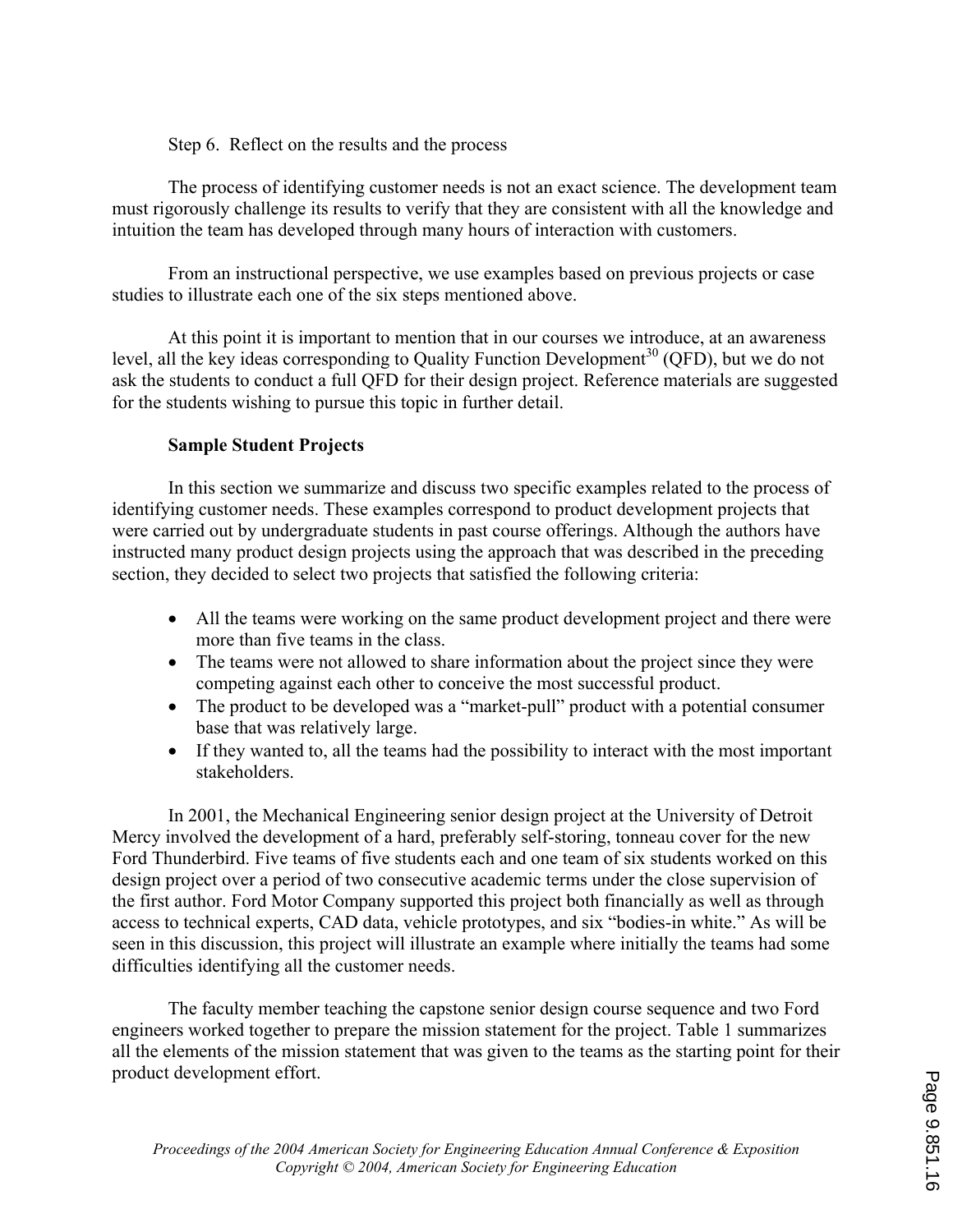|                                 | Tadie 1. Mission Statement for the "ford-financerdird Hard-fonneau Cover (HTC) Project                                                                                                                                                                                                                                                                                                                                                                                                                                                                                                                                                                                                                                                                                                                                                                                                                                                             |
|---------------------------------|----------------------------------------------------------------------------------------------------------------------------------------------------------------------------------------------------------------------------------------------------------------------------------------------------------------------------------------------------------------------------------------------------------------------------------------------------------------------------------------------------------------------------------------------------------------------------------------------------------------------------------------------------------------------------------------------------------------------------------------------------------------------------------------------------------------------------------------------------------------------------------------------------------------------------------------------------|
| Product<br>Description          | Hard, preferably self-storing, tonneau cover for the Ford Thunderbird that matches the current<br>style of the vehicle, is highly reliable and durable, requires minimum maintenance, and<br>perfectly seals the covered area.                                                                                                                                                                                                                                                                                                                                                                                                                                                                                                                                                                                                                                                                                                                     |
| Key<br><b>Business</b><br>Goals | For a painted, self-storing, hard tonneau cover, the production cost of each cover must be<br>$\bullet$<br>less than or equal to "C1" and the required investment must be less than or equal to "I1".<br>For a painted, manual storing, hard tonneau cover, the production cost of each cover must<br>$\bullet$<br>be less than or equal to "C2" and the required investment must be less than or equal to<br>" $12$ ".<br>Production volume of "P1" to "P2" units per year.<br>The hard tonneau cover will be introduced in the "Y1" model year. The "job 1" date for<br>this model year is month "M" of year "Y2".<br>At this point it has not been decided if the hard tonneau cover will only be an option or if<br>it will be standard in all vehicles.                                                                                                                                                                                       |
| Primary<br>Market               | Market segment corresponding to the Ford Thunderbird: All the relevant details of this market<br>segment were provided to the students.                                                                                                                                                                                                                                                                                                                                                                                                                                                                                                                                                                                                                                                                                                                                                                                                            |
| Secondary<br>Markets            | None.                                                                                                                                                                                                                                                                                                                                                                                                                                                                                                                                                                                                                                                                                                                                                                                                                                                                                                                                              |
| Assumptions                     | Self-storing.<br>$\bullet$<br>Perfectly seals the covered area.<br>$\bullet$<br>The design perfectly blends with the styling of the vehicle.<br>$\bullet$<br>Requires minimum design changes to the vehicle.<br>$\bullet$<br>Highly reliable and durable.<br>Requires minimum maintenance.<br>Easy to use.<br>$\bullet$<br>Easy to manufacture, assemble and install in the vehicle.<br>$\bullet$<br>The control to operate the cover must be located within easy reach of the driver.<br>$\bullet$<br>The convertible top cannot be modified.<br>$\bullet$                                                                                                                                                                                                                                                                                                                                                                                        |
| Constraints                     | Must satisfy all the applicable government regulations currently in force.<br>$\bullet$<br>Cannot make any changes to the structural elements of the vehicle.<br>$\bullet$<br>It is possible to attach components to the key structural elements of the vehicle as long as<br>$\bullet$<br>they are not weakened.<br>The only source of energy to provide power to any component is the electrical energy<br>available in the vehicle.<br>The space available to store the cover is, in order of preference:<br>The space in the trunk below the convertible top stowage area.<br>The storage space behind the seats.<br>If the space behind the seats is used, the range of motion of the seats must not be affected.<br>Also, the operation of the cover must not create discomfort to the passengers.<br>The only element of the body of the vehicle that can be modified is the panel behind the<br>$\bullet$<br>convertible top stowage area. |
| Internal<br>Stakeholders        | Marketing.<br>$\bullet$<br>Design Studio.<br>$\bullet$<br>Engineering.<br>$\bullet$<br>Manufacturing.<br>$\bullet$<br>Customer Service.<br>$\bullet$<br>Purchasing.<br>$\bullet$                                                                                                                                                                                                                                                                                                                                                                                                                                                                                                                                                                                                                                                                                                                                                                   |
| External<br>Stakeholders        | Consumers.<br>$\bullet$<br>Ford Dealers.<br>$\bullet$                                                                                                                                                                                                                                                                                                                                                                                                                                                                                                                                                                                                                                                                                                                                                                                                                                                                                              |

**Table 1. Mission Statement for the "Ford Thunderbird Hard Tonneau Cover (HTC) Project"** 

 It must be pointed out that all the numerical values that were given in the original mission statement for the product were intentionally masked in Table 1 due to obvious reasons.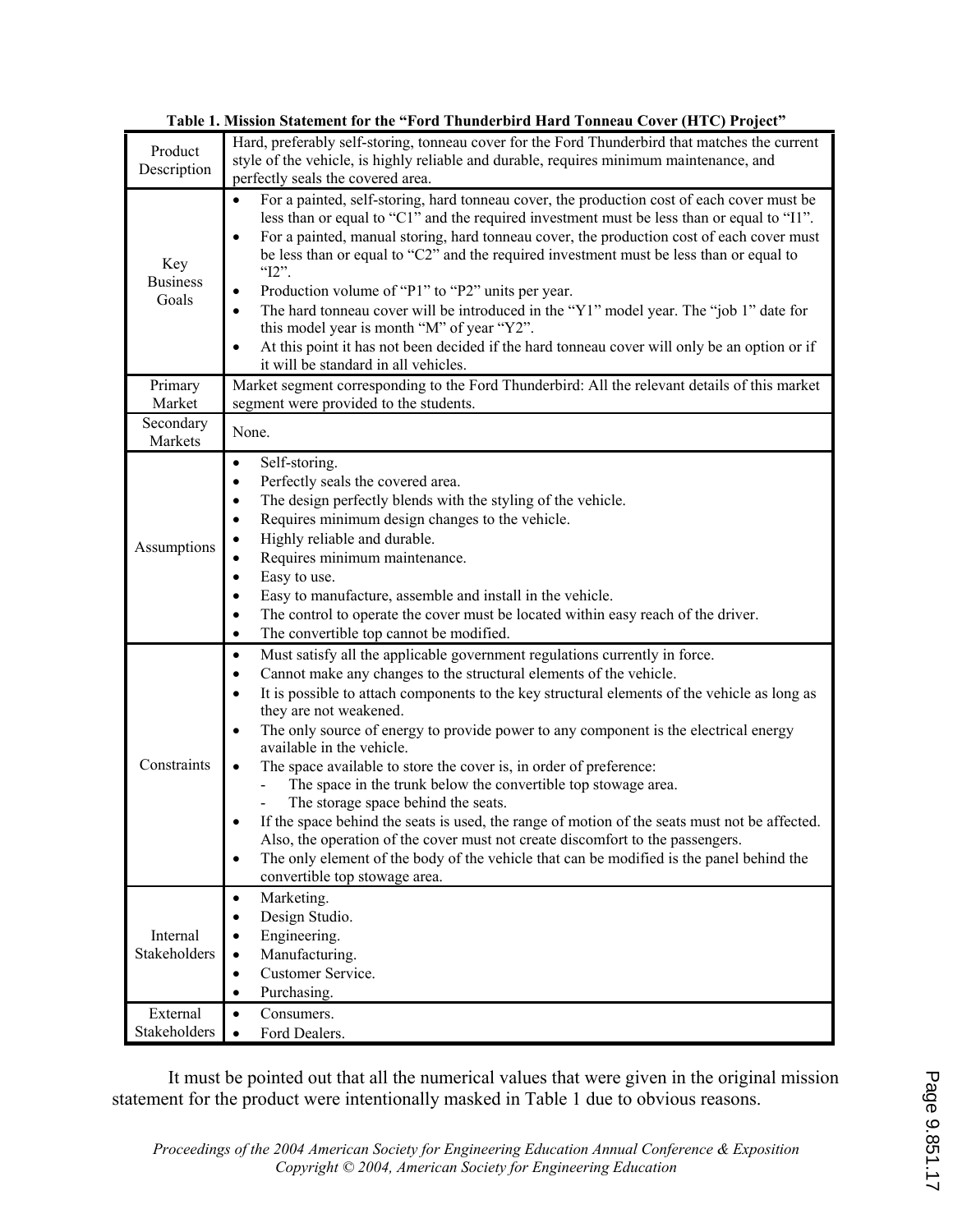So that the reader can have a better understanding of the scope of the design project and of some of the assumptions and constraints given in the mission statement, Figure 5 shows a top view of the convertible top stowage area of a Ford Thunderbird prototype.



**Figure 5. Thunderbird Prototype Vehicle Showing Stowed Convertible Top** 

 The teams were asked to follow the structured methodologies outlined in the previous section to identify the customer needs. Because the authors know from experience that, in most cases, the majority of the teams are not very effective during their first attempt to identify the customer requirements, they ask the students to perform this task and to immediately submit their results for feedback and grading. At this stage, the authors usually proceed to compile a comprehensive list summarizing the different customer needs that were identified by the teams and use that list as one of the tools to provide guidance to the class as a whole and to each team in particular regarding any deficiencies detected. Then, if needed, a team can proceed to repeat the process in order to obtain an improved list of customer needs. For the Thunderbird project, Table 2 summarizes the results obtained after the teams' initial pass at identifying customer needs. It is obvious that this list is incomplete. For example, notice that only one team stated the need for the mechanism to use the electrical energy available on the vehicle although this is an important constraint (need from Ford) that is given in the mission statement. Numerous other arguably important needs went unidentified by most of the teams during this first attempt. For example, just two teams considered regulatory requirements. Although all the students knew the target market for the product right from the first day of the project, a couple of teams decided to try to identify customer needs by also interviewing some friends and/or relatives that did not fit the description of the type of person that may consider buying a Thunderbird. Given these and other problems, the authors feel that the practice of compiling the needs and providing feedback to the teams based on that information constitutes an important step for not letting success "slip away" from some teams at this early stage in the course.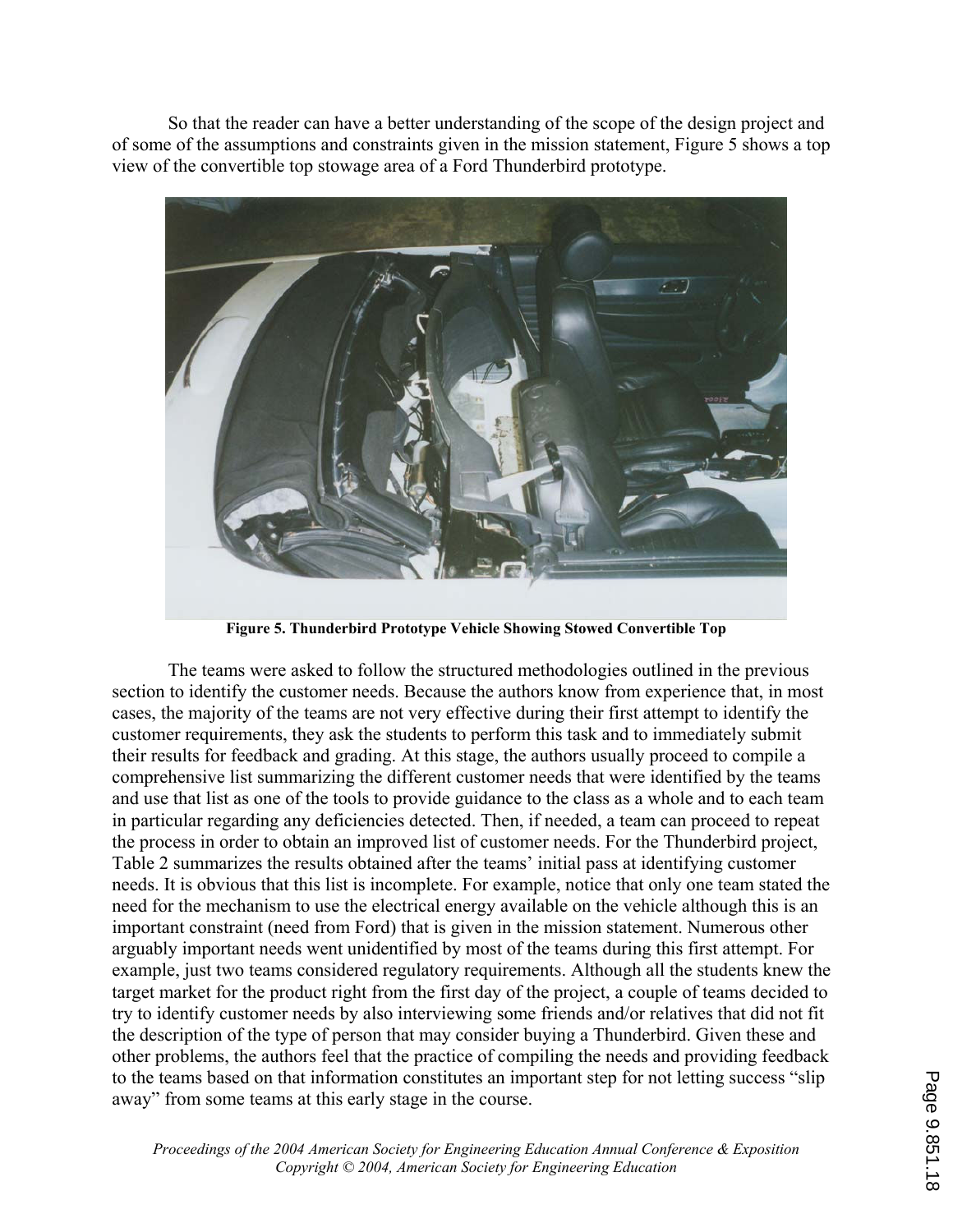| Category                                       | <b>Need</b>                                                                                                                                                                                                                                                                                                                                                                                                                                                                                                                                                                                                                                                                                                                                                                                                                                                                                                                                                                                                                                                                                                                                                                                                                                                                                                                                                                                                                                                                                                                                                                                                                                                                                                                                                                                                                                                                                                                                                                                                                                                                                                                                                                                                                                                                                                                                                                                                                                                                                                                                                                                                               | # of<br><b>Teams</b>                                                                                                          | Imp.                     |  |
|------------------------------------------------|---------------------------------------------------------------------------------------------------------------------------------------------------------------------------------------------------------------------------------------------------------------------------------------------------------------------------------------------------------------------------------------------------------------------------------------------------------------------------------------------------------------------------------------------------------------------------------------------------------------------------------------------------------------------------------------------------------------------------------------------------------------------------------------------------------------------------------------------------------------------------------------------------------------------------------------------------------------------------------------------------------------------------------------------------------------------------------------------------------------------------------------------------------------------------------------------------------------------------------------------------------------------------------------------------------------------------------------------------------------------------------------------------------------------------------------------------------------------------------------------------------------------------------------------------------------------------------------------------------------------------------------------------------------------------------------------------------------------------------------------------------------------------------------------------------------------------------------------------------------------------------------------------------------------------------------------------------------------------------------------------------------------------------------------------------------------------------------------------------------------------------------------------------------------------------------------------------------------------------------------------------------------------------------------------------------------------------------------------------------------------------------------------------------------------------------------------------------------------------------------------------------------------------------------------------------------------------------------------------------------------|-------------------------------------------------------------------------------------------------------------------------------|--------------------------|--|
|                                                |                                                                                                                                                                                                                                                                                                                                                                                                                                                                                                                                                                                                                                                                                                                                                                                                                                                                                                                                                                                                                                                                                                                                                                                                                                                                                                                                                                                                                                                                                                                                                                                                                                                                                                                                                                                                                                                                                                                                                                                                                                                                                                                                                                                                                                                                                                                                                                                                                                                                                                                                                                                                                           | 6<br>6<br>$\overline{2}$<br>5<br>5<br>$\mathbf{1}$<br>3<br>6<br>6<br>$\overline{2}$<br>1<br>2<br>$\overline{2}$<br>$\sqrt{2}$ | 5                        |  |
|                                                | The HTC color blends with the rest of the vehicle                                                                                                                                                                                                                                                                                                                                                                                                                                                                                                                                                                                                                                                                                                                                                                                                                                                                                                                                                                                                                                                                                                                                                                                                                                                                                                                                                                                                                                                                                                                                                                                                                                                                                                                                                                                                                                                                                                                                                                                                                                                                                                                                                                                                                                                                                                                                                                                                                                                                                                                                                                         |                                                                                                                               | $\overline{5}$           |  |
|                                                | The HTC has few visible seams                                                                                                                                                                                                                                                                                                                                                                                                                                                                                                                                                                                                                                                                                                                                                                                                                                                                                                                                                                                                                                                                                                                                                                                                                                                                                                                                                                                                                                                                                                                                                                                                                                                                                                                                                                                                                                                                                                                                                                                                                                                                                                                                                                                                                                                                                                                                                                                                                                                                                                                                                                                             |                                                                                                                               | $\overline{4}$           |  |
|                                                |                                                                                                                                                                                                                                                                                                                                                                                                                                                                                                                                                                                                                                                                                                                                                                                                                                                                                                                                                                                                                                                                                                                                                                                                                                                                                                                                                                                                                                                                                                                                                                                                                                                                                                                                                                                                                                                                                                                                                                                                                                                                                                                                                                                                                                                                                                                                                                                                                                                                                                                                                                                                                           |                                                                                                                               |                          |  |
| Ease of                                        | The HTC preserves the "retro" look of the vehicle<br><b>Styling</b><br>The HTC operation is automatic<br>The HTC control switch is positioned ergonomically<br>Operation<br>The HTC is self storing<br>If manual, the HTC operation requires a single person<br>The HTC cannot be operated at high speeds<br>The HTC is well secured to the vehicle<br>Safety<br>The HTC operation has no pinch and contact points with passengers<br>The HTC does not infringe into the passenger compartment in a crash<br>The HTC does not affect the structural strength of the vehicle<br>The HTC perfectly seals the convertible top stowage area from dust and<br>Sealing<br>water<br>The HTC channels water to existing drainage system<br>The HTC preserves the open experience<br>The HTC supports moderate weight<br>The HTC does not hinder visibility<br>The HTC operation is fast<br>The HTC mechanism uses electrical energy available on board<br>Energy<br>The HTC is easy to remove and reinstall<br>The HTC is light weight<br>The HTC mechanism is simple<br>The HTC can be repaired using common tools<br>The HTC parts are easily accessible<br>The HTC lasts the life of the vehicle<br>Durability<br>The color of the HTC does not fade<br>The operation of the HTC has good reliability<br>Reliability<br>The HTC is designed for frequent use<br>If automatic operation of the HTC fails it has a manual override<br>The HTC does not add substantially to the vehicle price<br>Cost<br>The HTC causes minimum design changes to the vehicle<br>The HTC detects precipitation and operates cover and CT automatically<br>Operation of the HTC is possible at low speeds<br>Exciting<br>Features<br>The HTC operation can be remotely activated from the key pad<br>The HTC has illumination when it is in operation<br>Legal<br>The HTC mechanism satisfies federal regulations<br>The HTC design does not violate existing patents<br>The HTC mechanism has few total parts<br>The HTC mechanism parts are symmetric<br>The HTC has good accessibility for assembly<br><b>DFMA</b><br>The assembly of the HTC only requires common tools<br>The HTC uses standard parts<br>Manufacturing of the HTC uses current processes, materials and equipment<br>Manufacturing of the HTC requires minimum tooling changes<br><b>NVH</b><br>The HTC does not give rise to noise during vehicle motion<br>The HTC mechanism is compact<br>The HTC not interfere with convertible top operating mechanism<br>Packaging<br>The HTC mechanism maintains trunk space<br>The HTC mechanism allows normal movement of the seats |                                                                                                                               | $\overline{4}$           |  |
| Functionality<br>Serviceability<br>Requirement |                                                                                                                                                                                                                                                                                                                                                                                                                                                                                                                                                                                                                                                                                                                                                                                                                                                                                                                                                                                                                                                                                                                                                                                                                                                                                                                                                                                                                                                                                                                                                                                                                                                                                                                                                                                                                                                                                                                                                                                                                                                                                                                                                                                                                                                                                                                                                                                                                                                                                                                                                                                                                           |                                                                                                                               | $\overline{5}$           |  |
|                                                |                                                                                                                                                                                                                                                                                                                                                                                                                                                                                                                                                                                                                                                                                                                                                                                                                                                                                                                                                                                                                                                                                                                                                                                                                                                                                                                                                                                                                                                                                                                                                                                                                                                                                                                                                                                                                                                                                                                                                                                                                                                                                                                                                                                                                                                                                                                                                                                                                                                                                                                                                                                                                           |                                                                                                                               | $\overline{4}$           |  |
|                                                |                                                                                                                                                                                                                                                                                                                                                                                                                                                                                                                                                                                                                                                                                                                                                                                                                                                                                                                                                                                                                                                                                                                                                                                                                                                                                                                                                                                                                                                                                                                                                                                                                                                                                                                                                                                                                                                                                                                                                                                                                                                                                                                                                                                                                                                                                                                                                                                                                                                                                                                                                                                                                           |                                                                                                                               |                          |  |
|                                                |                                                                                                                                                                                                                                                                                                                                                                                                                                                                                                                                                                                                                                                                                                                                                                                                                                                                                                                                                                                                                                                                                                                                                                                                                                                                                                                                                                                                                                                                                                                                                                                                                                                                                                                                                                                                                                                                                                                                                                                                                                                                                                                                                                                                                                                                                                                                                                                                                                                                                                                                                                                                                           |                                                                                                                               | $\frac{5}{5}$            |  |
|                                                |                                                                                                                                                                                                                                                                                                                                                                                                                                                                                                                                                                                                                                                                                                                                                                                                                                                                                                                                                                                                                                                                                                                                                                                                                                                                                                                                                                                                                                                                                                                                                                                                                                                                                                                                                                                                                                                                                                                                                                                                                                                                                                                                                                                                                                                                                                                                                                                                                                                                                                                                                                                                                           |                                                                                                                               | $\overline{5}$           |  |
|                                                |                                                                                                                                                                                                                                                                                                                                                                                                                                                                                                                                                                                                                                                                                                                                                                                                                                                                                                                                                                                                                                                                                                                                                                                                                                                                                                                                                                                                                                                                                                                                                                                                                                                                                                                                                                                                                                                                                                                                                                                                                                                                                                                                                                                                                                                                                                                                                                                                                                                                                                                                                                                                                           |                                                                                                                               | $\overline{5}$           |  |
|                                                |                                                                                                                                                                                                                                                                                                                                                                                                                                                                                                                                                                                                                                                                                                                                                                                                                                                                                                                                                                                                                                                                                                                                                                                                                                                                                                                                                                                                                                                                                                                                                                                                                                                                                                                                                                                                                                                                                                                                                                                                                                                                                                                                                                                                                                                                                                                                                                                                                                                                                                                                                                                                                           |                                                                                                                               | $\overline{5}$           |  |
|                                                |                                                                                                                                                                                                                                                                                                                                                                                                                                                                                                                                                                                                                                                                                                                                                                                                                                                                                                                                                                                                                                                                                                                                                                                                                                                                                                                                                                                                                                                                                                                                                                                                                                                                                                                                                                                                                                                                                                                                                                                                                                                                                                                                                                                                                                                                                                                                                                                                                                                                                                                                                                                                                           |                                                                                                                               | 5                        |  |
|                                                |                                                                                                                                                                                                                                                                                                                                                                                                                                                                                                                                                                                                                                                                                                                                                                                                                                                                                                                                                                                                                                                                                                                                                                                                                                                                                                                                                                                                                                                                                                                                                                                                                                                                                                                                                                                                                                                                                                                                                                                                                                                                                                                                                                                                                                                                                                                                                                                                                                                                                                                                                                                                                           |                                                                                                                               |                          |  |
|                                                |                                                                                                                                                                                                                                                                                                                                                                                                                                                                                                                                                                                                                                                                                                                                                                                                                                                                                                                                                                                                                                                                                                                                                                                                                                                                                                                                                                                                                                                                                                                                                                                                                                                                                                                                                                                                                                                                                                                                                                                                                                                                                                                                                                                                                                                                                                                                                                                                                                                                                                                                                                                                                           |                                                                                                                               | $\sqrt{5}$               |  |
|                                                |                                                                                                                                                                                                                                                                                                                                                                                                                                                                                                                                                                                                                                                                                                                                                                                                                                                                                                                                                                                                                                                                                                                                                                                                                                                                                                                                                                                                                                                                                                                                                                                                                                                                                                                                                                                                                                                                                                                                                                                                                                                                                                                                                                                                                                                                                                                                                                                                                                                                                                                                                                                                                           |                                                                                                                               | 5                        |  |
|                                                |                                                                                                                                                                                                                                                                                                                                                                                                                                                                                                                                                                                                                                                                                                                                                                                                                                                                                                                                                                                                                                                                                                                                                                                                                                                                                                                                                                                                                                                                                                                                                                                                                                                                                                                                                                                                                                                                                                                                                                                                                                                                                                                                                                                                                                                                                                                                                                                                                                                                                                                                                                                                                           |                                                                                                                               | $\overline{4}$           |  |
|                                                |                                                                                                                                                                                                                                                                                                                                                                                                                                                                                                                                                                                                                                                                                                                                                                                                                                                                                                                                                                                                                                                                                                                                                                                                                                                                                                                                                                                                                                                                                                                                                                                                                                                                                                                                                                                                                                                                                                                                                                                                                                                                                                                                                                                                                                                                                                                                                                                                                                                                                                                                                                                                                           |                                                                                                                               | $\overline{4}$           |  |
|                                                |                                                                                                                                                                                                                                                                                                                                                                                                                                                                                                                                                                                                                                                                                                                                                                                                                                                                                                                                                                                                                                                                                                                                                                                                                                                                                                                                                                                                                                                                                                                                                                                                                                                                                                                                                                                                                                                                                                                                                                                                                                                                                                                                                                                                                                                                                                                                                                                                                                                                                                                                                                                                                           |                                                                                                                               | $\overline{4}$           |  |
|                                                |                                                                                                                                                                                                                                                                                                                                                                                                                                                                                                                                                                                                                                                                                                                                                                                                                                                                                                                                                                                                                                                                                                                                                                                                                                                                                                                                                                                                                                                                                                                                                                                                                                                                                                                                                                                                                                                                                                                                                                                                                                                                                                                                                                                                                                                                                                                                                                                                                                                                                                                                                                                                                           |                                                                                                                               | 5                        |  |
|                                                |                                                                                                                                                                                                                                                                                                                                                                                                                                                                                                                                                                                                                                                                                                                                                                                                                                                                                                                                                                                                                                                                                                                                                                                                                                                                                                                                                                                                                                                                                                                                                                                                                                                                                                                                                                                                                                                                                                                                                                                                                                                                                                                                                                                                                                                                                                                                                                                                                                                                                                                                                                                                                           |                                                                                                                               | $\overline{4}$           |  |
|                                                |                                                                                                                                                                                                                                                                                                                                                                                                                                                                                                                                                                                                                                                                                                                                                                                                                                                                                                                                                                                                                                                                                                                                                                                                                                                                                                                                                                                                                                                                                                                                                                                                                                                                                                                                                                                                                                                                                                                                                                                                                                                                                                                                                                                                                                                                                                                                                                                                                                                                                                                                                                                                                           |                                                                                                                               | $\overline{\mathcal{L}}$ |  |
|                                                |                                                                                                                                                                                                                                                                                                                                                                                                                                                                                                                                                                                                                                                                                                                                                                                                                                                                                                                                                                                                                                                                                                                                                                                                                                                                                                                                                                                                                                                                                                                                                                                                                                                                                                                                                                                                                                                                                                                                                                                                                                                                                                                                                                                                                                                                                                                                                                                                                                                                                                                                                                                                                           |                                                                                                                               | $\overline{4}$           |  |
|                                                |                                                                                                                                                                                                                                                                                                                                                                                                                                                                                                                                                                                                                                                                                                                                                                                                                                                                                                                                                                                                                                                                                                                                                                                                                                                                                                                                                                                                                                                                                                                                                                                                                                                                                                                                                                                                                                                                                                                                                                                                                                                                                                                                                                                                                                                                                                                                                                                                                                                                                                                                                                                                                           |                                                                                                                               | $\overline{4}$           |  |
|                                                |                                                                                                                                                                                                                                                                                                                                                                                                                                                                                                                                                                                                                                                                                                                                                                                                                                                                                                                                                                                                                                                                                                                                                                                                                                                                                                                                                                                                                                                                                                                                                                                                                                                                                                                                                                                                                                                                                                                                                                                                                                                                                                                                                                                                                                                                                                                                                                                                                                                                                                                                                                                                                           |                                                                                                                               | $\overline{4}$           |  |
|                                                |                                                                                                                                                                                                                                                                                                                                                                                                                                                                                                                                                                                                                                                                                                                                                                                                                                                                                                                                                                                                                                                                                                                                                                                                                                                                                                                                                                                                                                                                                                                                                                                                                                                                                                                                                                                                                                                                                                                                                                                                                                                                                                                                                                                                                                                                                                                                                                                                                                                                                                                                                                                                                           |                                                                                                                               | 5                        |  |
|                                                |                                                                                                                                                                                                                                                                                                                                                                                                                                                                                                                                                                                                                                                                                                                                                                                                                                                                                                                                                                                                                                                                                                                                                                                                                                                                                                                                                                                                                                                                                                                                                                                                                                                                                                                                                                                                                                                                                                                                                                                                                                                                                                                                                                                                                                                                                                                                                                                                                                                                                                                                                                                                                           |                                                                                                                               | $\overline{4}$           |  |
|                                                |                                                                                                                                                                                                                                                                                                                                                                                                                                                                                                                                                                                                                                                                                                                                                                                                                                                                                                                                                                                                                                                                                                                                                                                                                                                                                                                                                                                                                                                                                                                                                                                                                                                                                                                                                                                                                                                                                                                                                                                                                                                                                                                                                                                                                                                                                                                                                                                                                                                                                                                                                                                                                           |                                                                                                                               | $\overline{5}$           |  |
|                                                |                                                                                                                                                                                                                                                                                                                                                                                                                                                                                                                                                                                                                                                                                                                                                                                                                                                                                                                                                                                                                                                                                                                                                                                                                                                                                                                                                                                                                                                                                                                                                                                                                                                                                                                                                                                                                                                                                                                                                                                                                                                                                                                                                                                                                                                                                                                                                                                                                                                                                                                                                                                                                           |                                                                                                                               | $\overline{5}$           |  |
|                                                |                                                                                                                                                                                                                                                                                                                                                                                                                                                                                                                                                                                                                                                                                                                                                                                                                                                                                                                                                                                                                                                                                                                                                                                                                                                                                                                                                                                                                                                                                                                                                                                                                                                                                                                                                                                                                                                                                                                                                                                                                                                                                                                                                                                                                                                                                                                                                                                                                                                                                                                                                                                                                           |                                                                                                                               | $\overline{4}$           |  |
|                                                |                                                                                                                                                                                                                                                                                                                                                                                                                                                                                                                                                                                                                                                                                                                                                                                                                                                                                                                                                                                                                                                                                                                                                                                                                                                                                                                                                                                                                                                                                                                                                                                                                                                                                                                                                                                                                                                                                                                                                                                                                                                                                                                                                                                                                                                                                                                                                                                                                                                                                                                                                                                                                           |                                                                                                                               | $\overline{5}$           |  |
|                                                |                                                                                                                                                                                                                                                                                                                                                                                                                                                                                                                                                                                                                                                                                                                                                                                                                                                                                                                                                                                                                                                                                                                                                                                                                                                                                                                                                                                                                                                                                                                                                                                                                                                                                                                                                                                                                                                                                                                                                                                                                                                                                                                                                                                                                                                                                                                                                                                                                                                                                                                                                                                                                           |                                                                                                                               | $\overline{5}$           |  |
|                                                |                                                                                                                                                                                                                                                                                                                                                                                                                                                                                                                                                                                                                                                                                                                                                                                                                                                                                                                                                                                                                                                                                                                                                                                                                                                                                                                                                                                                                                                                                                                                                                                                                                                                                                                                                                                                                                                                                                                                                                                                                                                                                                                                                                                                                                                                                                                                                                                                                                                                                                                                                                                                                           |                                                                                                                               | $\overline{\mathbf{3}}$  |  |
|                                                |                                                                                                                                                                                                                                                                                                                                                                                                                                                                                                                                                                                                                                                                                                                                                                                                                                                                                                                                                                                                                                                                                                                                                                                                                                                                                                                                                                                                                                                                                                                                                                                                                                                                                                                                                                                                                                                                                                                                                                                                                                                                                                                                                                                                                                                                                                                                                                                                                                                                                                                                                                                                                           |                                                                                                                               | $\overline{3}$           |  |
|                                                |                                                                                                                                                                                                                                                                                                                                                                                                                                                                                                                                                                                                                                                                                                                                                                                                                                                                                                                                                                                                                                                                                                                                                                                                                                                                                                                                                                                                                                                                                                                                                                                                                                                                                                                                                                                                                                                                                                                                                                                                                                                                                                                                                                                                                                                                                                                                                                                                                                                                                                                                                                                                                           |                                                                                                                               | $\overline{3}$           |  |
|                                                |                                                                                                                                                                                                                                                                                                                                                                                                                                                                                                                                                                                                                                                                                                                                                                                                                                                                                                                                                                                                                                                                                                                                                                                                                                                                                                                                                                                                                                                                                                                                                                                                                                                                                                                                                                                                                                                                                                                                                                                                                                                                                                                                                                                                                                                                                                                                                                                                                                                                                                                                                                                                                           |                                                                                                                               | $\overline{\mathbf{3}}$  |  |
|                                                |                                                                                                                                                                                                                                                                                                                                                                                                                                                                                                                                                                                                                                                                                                                                                                                                                                                                                                                                                                                                                                                                                                                                                                                                                                                                                                                                                                                                                                                                                                                                                                                                                                                                                                                                                                                                                                                                                                                                                                                                                                                                                                                                                                                                                                                                                                                                                                                                                                                                                                                                                                                                                           |                                                                                                                               | 5                        |  |
|                                                |                                                                                                                                                                                                                                                                                                                                                                                                                                                                                                                                                                                                                                                                                                                                                                                                                                                                                                                                                                                                                                                                                                                                                                                                                                                                                                                                                                                                                                                                                                                                                                                                                                                                                                                                                                                                                                                                                                                                                                                                                                                                                                                                                                                                                                                                                                                                                                                                                                                                                                                                                                                                                           |                                                                                                                               | 5                        |  |
|                                                |                                                                                                                                                                                                                                                                                                                                                                                                                                                                                                                                                                                                                                                                                                                                                                                                                                                                                                                                                                                                                                                                                                                                                                                                                                                                                                                                                                                                                                                                                                                                                                                                                                                                                                                                                                                                                                                                                                                                                                                                                                                                                                                                                                                                                                                                                                                                                                                                                                                                                                                                                                                                                           |                                                                                                                               | $\overline{\mathcal{L}}$ |  |
|                                                |                                                                                                                                                                                                                                                                                                                                                                                                                                                                                                                                                                                                                                                                                                                                                                                                                                                                                                                                                                                                                                                                                                                                                                                                                                                                                                                                                                                                                                                                                                                                                                                                                                                                                                                                                                                                                                                                                                                                                                                                                                                                                                                                                                                                                                                                                                                                                                                                                                                                                                                                                                                                                           |                                                                                                                               | $\overline{\mathcal{A}}$ |  |
|                                                |                                                                                                                                                                                                                                                                                                                                                                                                                                                                                                                                                                                                                                                                                                                                                                                                                                                                                                                                                                                                                                                                                                                                                                                                                                                                                                                                                                                                                                                                                                                                                                                                                                                                                                                                                                                                                                                                                                                                                                                                                                                                                                                                                                                                                                                                                                                                                                                                                                                                                                                                                                                                                           |                                                                                                                               | $\overline{4}$           |  |
|                                                |                                                                                                                                                                                                                                                                                                                                                                                                                                                                                                                                                                                                                                                                                                                                                                                                                                                                                                                                                                                                                                                                                                                                                                                                                                                                                                                                                                                                                                                                                                                                                                                                                                                                                                                                                                                                                                                                                                                                                                                                                                                                                                                                                                                                                                                                                                                                                                                                                                                                                                                                                                                                                           |                                                                                                                               | $\overline{\mathcal{A}}$ |  |
|                                                |                                                                                                                                                                                                                                                                                                                                                                                                                                                                                                                                                                                                                                                                                                                                                                                                                                                                                                                                                                                                                                                                                                                                                                                                                                                                                                                                                                                                                                                                                                                                                                                                                                                                                                                                                                                                                                                                                                                                                                                                                                                                                                                                                                                                                                                                                                                                                                                                                                                                                                                                                                                                                           |                                                                                                                               | $\overline{\mathcal{L}}$ |  |
|                                                |                                                                                                                                                                                                                                                                                                                                                                                                                                                                                                                                                                                                                                                                                                                                                                                                                                                                                                                                                                                                                                                                                                                                                                                                                                                                                                                                                                                                                                                                                                                                                                                                                                                                                                                                                                                                                                                                                                                                                                                                                                                                                                                                                                                                                                                                                                                                                                                                                                                                                                                                                                                                                           |                                                                                                                               | $\frac{5}{5}$            |  |
|                                                |                                                                                                                                                                                                                                                                                                                                                                                                                                                                                                                                                                                                                                                                                                                                                                                                                                                                                                                                                                                                                                                                                                                                                                                                                                                                                                                                                                                                                                                                                                                                                                                                                                                                                                                                                                                                                                                                                                                                                                                                                                                                                                                                                                                                                                                                                                                                                                                                                                                                                                                                                                                                                           |                                                                                                                               |                          |  |
|                                                |                                                                                                                                                                                                                                                                                                                                                                                                                                                                                                                                                                                                                                                                                                                                                                                                                                                                                                                                                                                                                                                                                                                                                                                                                                                                                                                                                                                                                                                                                                                                                                                                                                                                                                                                                                                                                                                                                                                                                                                                                                                                                                                                                                                                                                                                                                                                                                                                                                                                                                                                                                                                                           |                                                                                                                               | $\overline{5}$           |  |
|                                                |                                                                                                                                                                                                                                                                                                                                                                                                                                                                                                                                                                                                                                                                                                                                                                                                                                                                                                                                                                                                                                                                                                                                                                                                                                                                                                                                                                                                                                                                                                                                                                                                                                                                                                                                                                                                                                                                                                                                                                                                                                                                                                                                                                                                                                                                                                                                                                                                                                                                                                                                                                                                                           |                                                                                                                               | $\overline{4}$           |  |
|                                                |                                                                                                                                                                                                                                                                                                                                                                                                                                                                                                                                                                                                                                                                                                                                                                                                                                                                                                                                                                                                                                                                                                                                                                                                                                                                                                                                                                                                                                                                                                                                                                                                                                                                                                                                                                                                                                                                                                                                                                                                                                                                                                                                                                                                                                                                                                                                                                                                                                                                                                                                                                                                                           | 3                                                                                                                             | $\overline{5}$           |  |
|                                                |                                                                                                                                                                                                                                                                                                                                                                                                                                                                                                                                                                                                                                                                                                                                                                                                                                                                                                                                                                                                                                                                                                                                                                                                                                                                                                                                                                                                                                                                                                                                                                                                                                                                                                                                                                                                                                                                                                                                                                                                                                                                                                                                                                                                                                                                                                                                                                                                                                                                                                                                                                                                                           |                                                                                                                               | $\overline{5}$           |  |
|                                                |                                                                                                                                                                                                                                                                                                                                                                                                                                                                                                                                                                                                                                                                                                                                                                                                                                                                                                                                                                                                                                                                                                                                                                                                                                                                                                                                                                                                                                                                                                                                                                                                                                                                                                                                                                                                                                                                                                                                                                                                                                                                                                                                                                                                                                                                                                                                                                                                                                                                                                                                                                                                                           |                                                                                                                               | $\overline{4}$           |  |

**Table 2. Customer Needs for the "Ford Thunderbird Hard Tonneau Cover (HTC) Project"**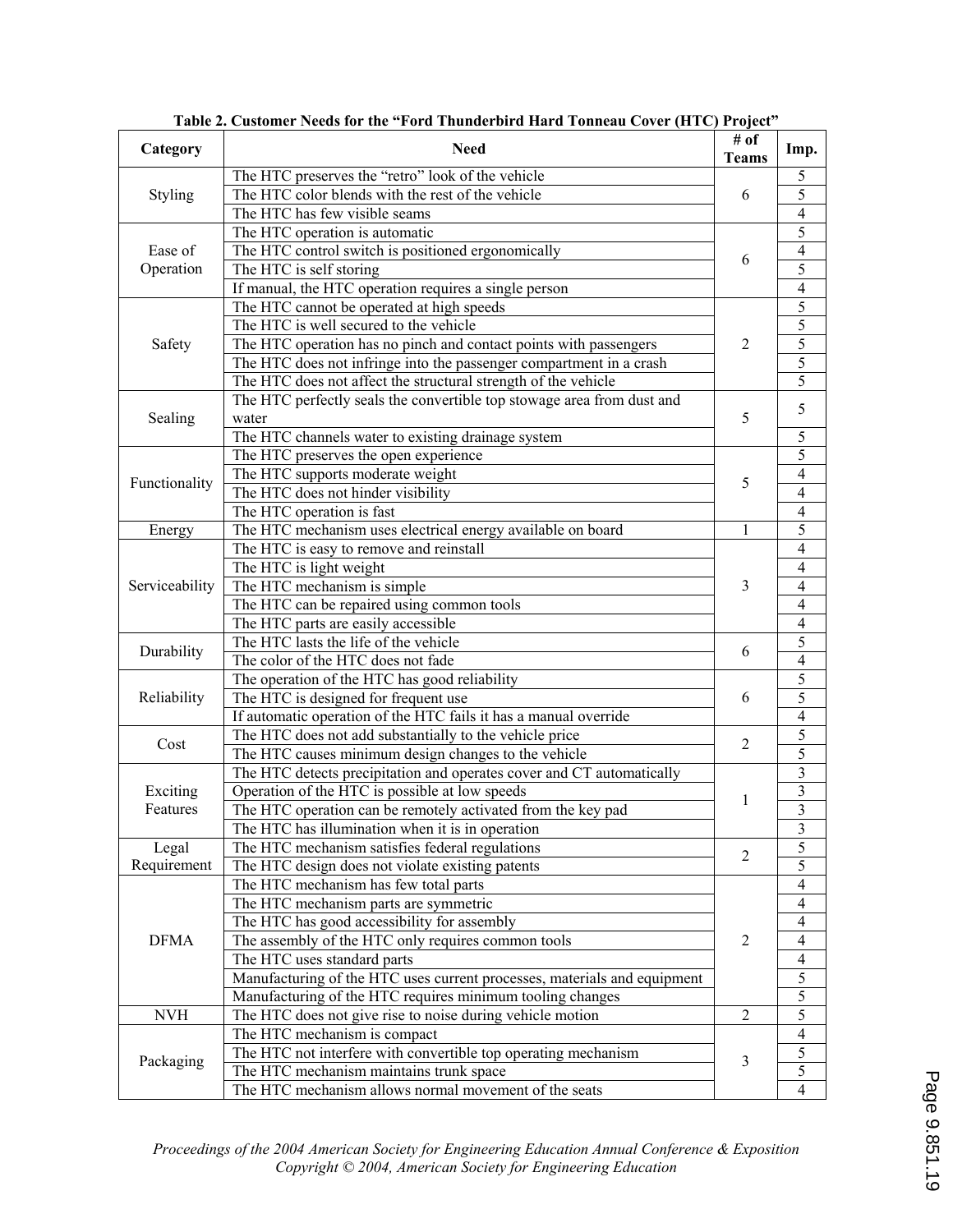In the case of the Thunderbird project, after the students made a second attempt to correct the initial deficiencies that were detected, in general the list of customer needs that was presented by each team was more complete and the teams based all their subsequent development steps on their improved lists of customer needs. Obviously the method of compiling needs across teams to help ensure completeness only works when all teams are working on the same project.

 Ultimately, the students continued the product development process and each team built a working physical prototype of the product concept that they selected. There was naturally some variation in the perceived effectiveness of the concept proposed by each team. As an example, Figure 6 shows the physical prototype that was presented by one of the teams at the end of the project. This particular cover is actuated using two motorized four-bar linkages (one on each side) and it is very nicely packaged to fit existing geometry and constraints. Something that perhaps can be perceived as a disadvantage of this particular design is that requires the modification of the convertible top. However, during one of the early stages of the PDP, this team negotiated with Ford personnel the approval of this deviation from the original assumptions that were given in the mission statement for the product. It is interesting to note that two of the teams diverged in the design path from the other four when they proposed manually operated rather than automatic covers. This decision was most likely driven by the difficult trade-offs between cost, complexity, and convenience, and we cannot say with certainty how good that decision was. In the "real world," the customers would ultimately speak to that.



**Figure 6. One Team's Prototype HTC** 

 The second example that we will consider here corresponds to a product design project that was carried out during the fall semester of 2002 as an integral part of a sophomore-level product development course that first author taught at SDSM&T. A total of 73 undergraduate students whose major was either Mechanical or Industrial Engineering were enrolled in this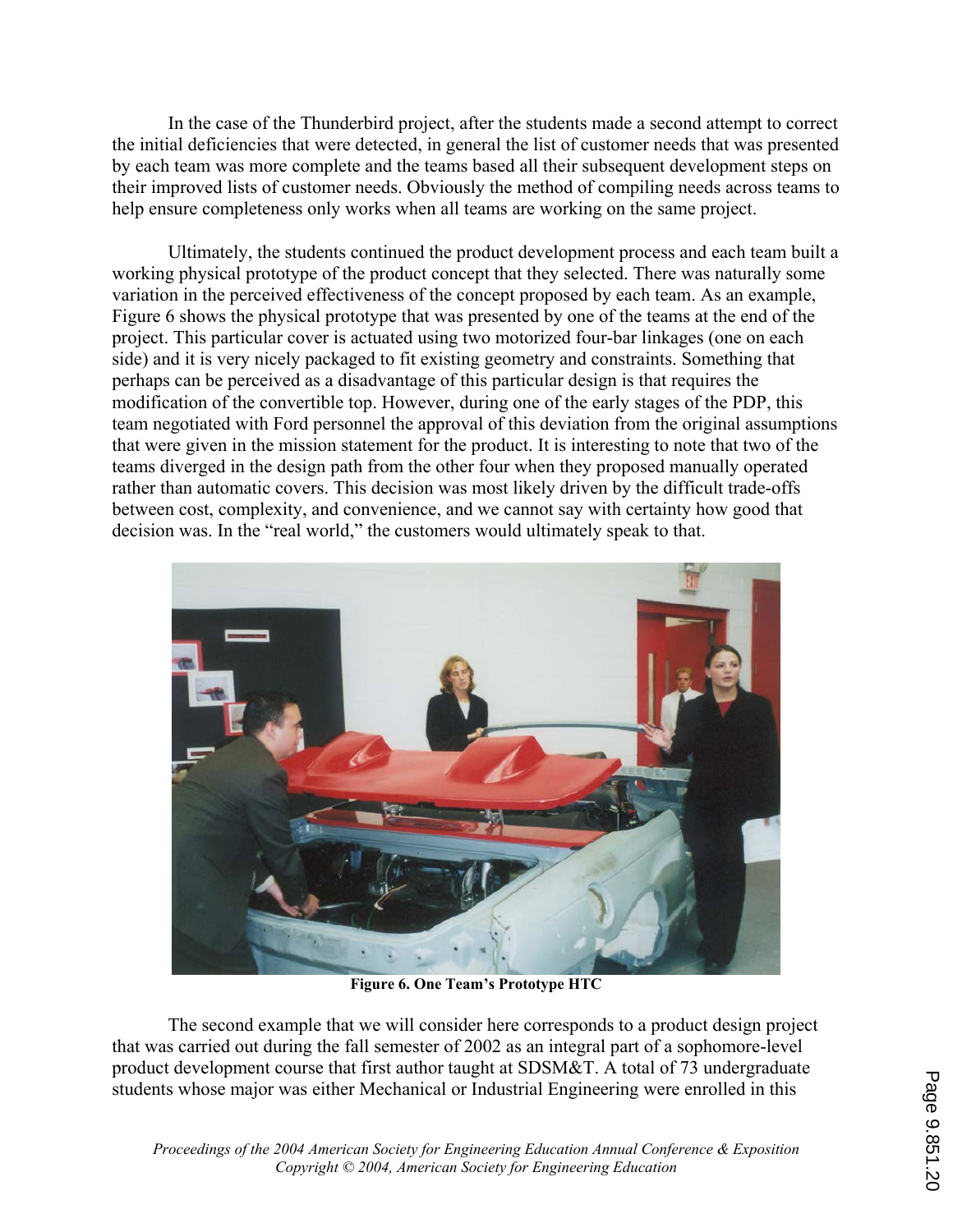course. The design project selected by the instructor involved developing a flying toy that was capable to transport a crew of at least two GI Joe® toy soldiers whose individual heights were approximately four inches. Table 3 presents all the information corresponding to the mission statement that was given to the students at the beginning of the semester.

|                                 | radic 9. mission statement for the Arooc Super river Froject                                                                                                                                                                                                                                                                                                                                                                                                                                                                                                                                                                                                                                                        |  |  |  |  |  |  |
|---------------------------------|---------------------------------------------------------------------------------------------------------------------------------------------------------------------------------------------------------------------------------------------------------------------------------------------------------------------------------------------------------------------------------------------------------------------------------------------------------------------------------------------------------------------------------------------------------------------------------------------------------------------------------------------------------------------------------------------------------------------|--|--|--|--|--|--|
| Product                         | Safe, resistant, and attractive flying toy capable to transport a crew of at least two GI Joe toy<br>soldiers whose individual heights do not exceed approximately four inches.                                                                                                                                                                                                                                                                                                                                                                                                                                                                                                                                     |  |  |  |  |  |  |
| Description                     |                                                                                                                                                                                                                                                                                                                                                                                                                                                                                                                                                                                                                                                                                                                     |  |  |  |  |  |  |
| Key<br><b>Business</b><br>Goals | Short Term:<br>Comprehensive physical prototype ready by Monday December 9, 2002.<br>$\bullet$<br>Make the most effective and efficient use of the material and facilities available on<br>$\bullet$<br>campus to build the comprehensive physical prototype.<br>Keep any out of pocket expenses to a minimum.<br>The selling price of the product should be at the most 80 dollars.<br>Long Term:<br>Introduce the product to the US market in April 2004.<br>$\bullet$<br>Start exporting the product to other countries in October 2004.<br>$\bullet$<br>Capture 15% of the US market for flying toys by the end of 2004.<br>$\bullet$<br>Have a profit margin of at least 25% of the product cost.<br>$\bullet$ |  |  |  |  |  |  |
| Primary<br>Market               | Middle class boys who are 7 to 12 years old.                                                                                                                                                                                                                                                                                                                                                                                                                                                                                                                                                                                                                                                                        |  |  |  |  |  |  |
| Secondary<br>Markets            | Upper class boys who are 7 to 12 years old.                                                                                                                                                                                                                                                                                                                                                                                                                                                                                                                                                                                                                                                                         |  |  |  |  |  |  |
| Assumptions                     | The toy is safe.<br>$\bullet$<br>$\bullet$<br>The toy gets the attention of the children in the target market.<br>The toy can be used with GI Joe toy soldiers whose individual heights do not exceed<br>$\bullet$<br>approximately four inches.<br>The toy can fly both in open and in closed areas, indoors or outdoors.<br>$\bullet$<br>The toy is strong enough to resist impacts due to landing without being damaged.<br>$\bullet$<br>The toy can transport during its flight a crew of two or more GI Joe toy soldiers.<br>$\bullet$                                                                                                                                                                         |  |  |  |  |  |  |
| Constraints                     | If some assembly is needed, it must be simple enough so that a single child can assemble<br>$\bullet$<br>the product without any help.<br>A single child must be capable of launching the toy.<br>$\bullet$<br>Once the toy starts to fly, it must not be controlled by any external means.<br>$\bullet$<br>Besides any energy provided by the child, the only source of energy that the toy can have<br>$\bullet$<br>must come from standard batteries.                                                                                                                                                                                                                                                            |  |  |  |  |  |  |
| Stakeholders                    | Children in the target market.<br>$\bullet$<br>Parents of the children in the target market.<br>$\bullet$<br>Toy stores.<br>$\bullet$<br>Department stores.<br>$\bullet$<br>Distribution Centers.<br>$\bullet$<br>Customer Service Department.<br>$\bullet$<br>Sales Department.<br>$\bullet$<br>Legal Department.<br>$\bullet$<br>Production.<br>$\bullet$                                                                                                                                                                                                                                                                                                                                                         |  |  |  |  |  |  |

### **Table 3. Mission Statement for the "GI Joe® Super Flyer Project"**

The 73 students taking the course were divided into nine teams as follows: four teams of ten students each, two teams of nine students each, one team of eight students, and one team of seven students. At this point it is very important to clarify that having such a large section was definitely not the idea of the instructor teaching the course. It became necessary to form teams with such a large number of students because it was extremely difficult for a single instructor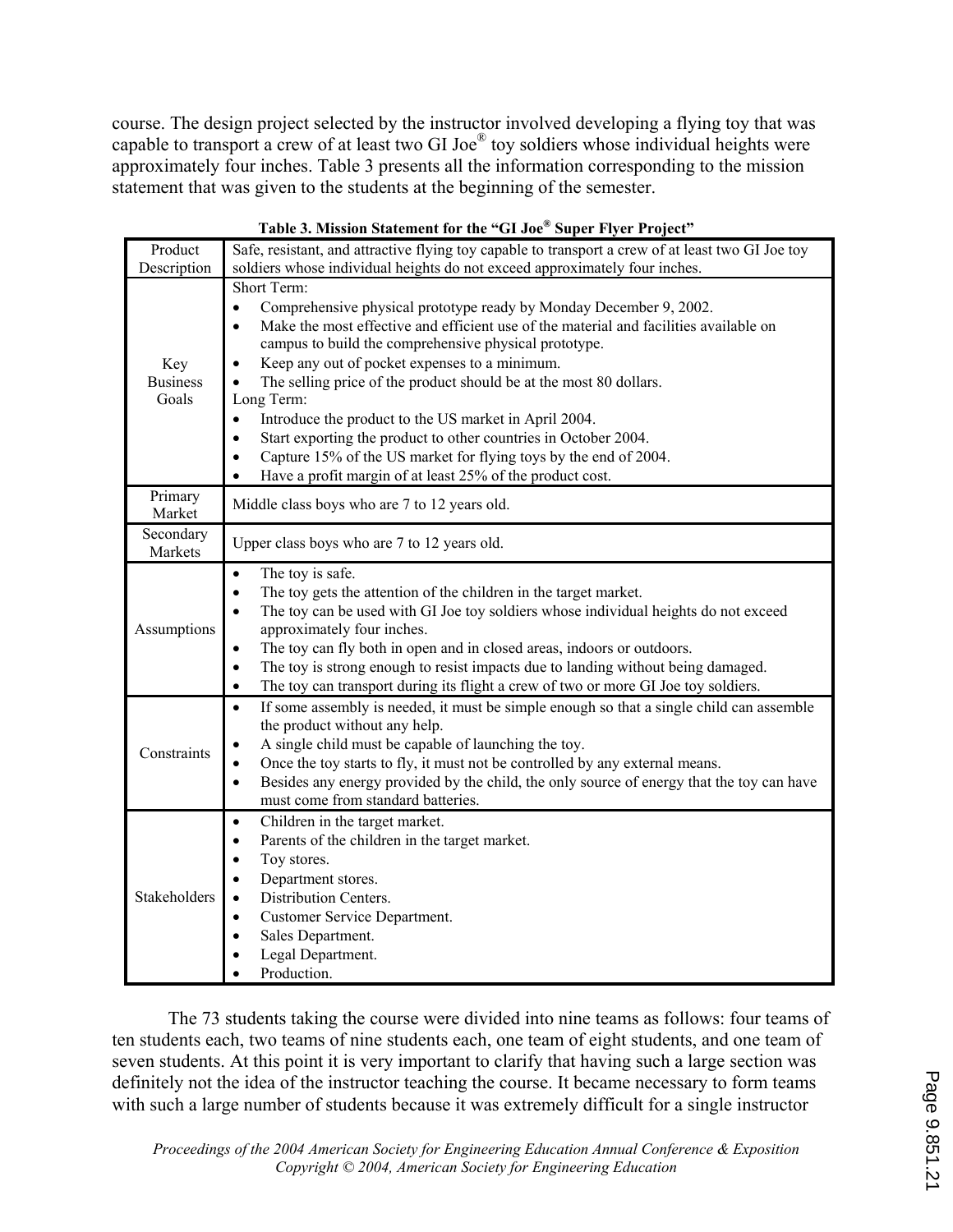without adequate TA support to manage more than eight or nine teams working in a product development project. It has been the authors' experience that, in an academic setting, design teams of more than five students are usually at a high risk of experiencing relatively serious teaming problems, starting from the basic aspect of trying to find common meeting times that can fit around the busy schedules of so many students. Furthermore, when a large number of students are involved in a product design team, decision making usually becomes difficult. Also, any lack of coordination among the students can result in a dramatic decrease in the efficiency of the team. In an effort to try to minimize as much as possible teaming problems, during the first two lectures of the semester the tools and techniques for working in teams given by McGourty and De Meuse<sup>25</sup> were covered in the course.

 As the first step in the process of identifying customer needs, the students are asked to reflect about who the customers are. Something particularly interesting about developing a toy like the one considered here is that, in general, the person making the decision to purchase the product is not the same as the person that will actually use it. Due to the limitations in time and resources, the teams are requested to decide which ones are the most relevant customer groups that, as a minimum, they should consider for the purposes of identifying customer needs. Then, the teams are asked to document their decision using both the first row and the first column of a customer selection matrix like the one shown in Table 4, which was taken from the final report submitted by one of the teams. In the cells of the matrix, which represent the different customer groups, the students are asked to record the number of one-on-one interviews and the number of focus groups, if any, that they conducted for each customer group.

|                         |                                   | <b>Stakeholders</b> |                |                  |         |                         |                |                             |
|-------------------------|-----------------------------------|---------------------|----------------|------------------|---------|-------------------------|----------------|-----------------------------|
|                         |                                   | Lead<br>Children    | Children       | Lead<br>Parents  | Parents | Grandparents Toy Stores |                | Department<br><b>Stores</b> |
| <b>Target</b><br>Market | Middle Class<br><b>Boys</b>       | $\boldsymbol{0}$    | 18             | $\boldsymbol{0}$ | 18      | 5                       | $\overline{2}$ | 3                           |
|                         | <b>Upper Class</b><br><b>Boys</b> | $\mathbf{0}$        |                |                  |         |                         |                |                             |
|                         | Girls                             | $\boldsymbol{0}$    | $\overline{2}$ |                  |         |                         |                |                             |

**Table 4. Sample Customer Selection Matrix for the "GI Joe® Super Flyer Project"** 

In the case of the customer selection matrix given in Table 4, the team did a very god job at selecting the target markets and the relevant stakeholders taking into account that SDSM&T is located in a small city. The only problem is that the students considered the parents/grandparents of different target markets as a single customer group. There are two interesting aspects about the information contained in the table that are worth mentioning. First, the team was unable to find any lead children or lead parents during their interactions with the customers. In general terms, lead users are an excellent source of information for identifying customer needs since they can verbalize new needs (i.e., latent needs) months or years ahead of most customers<sup>19</sup>. Second, the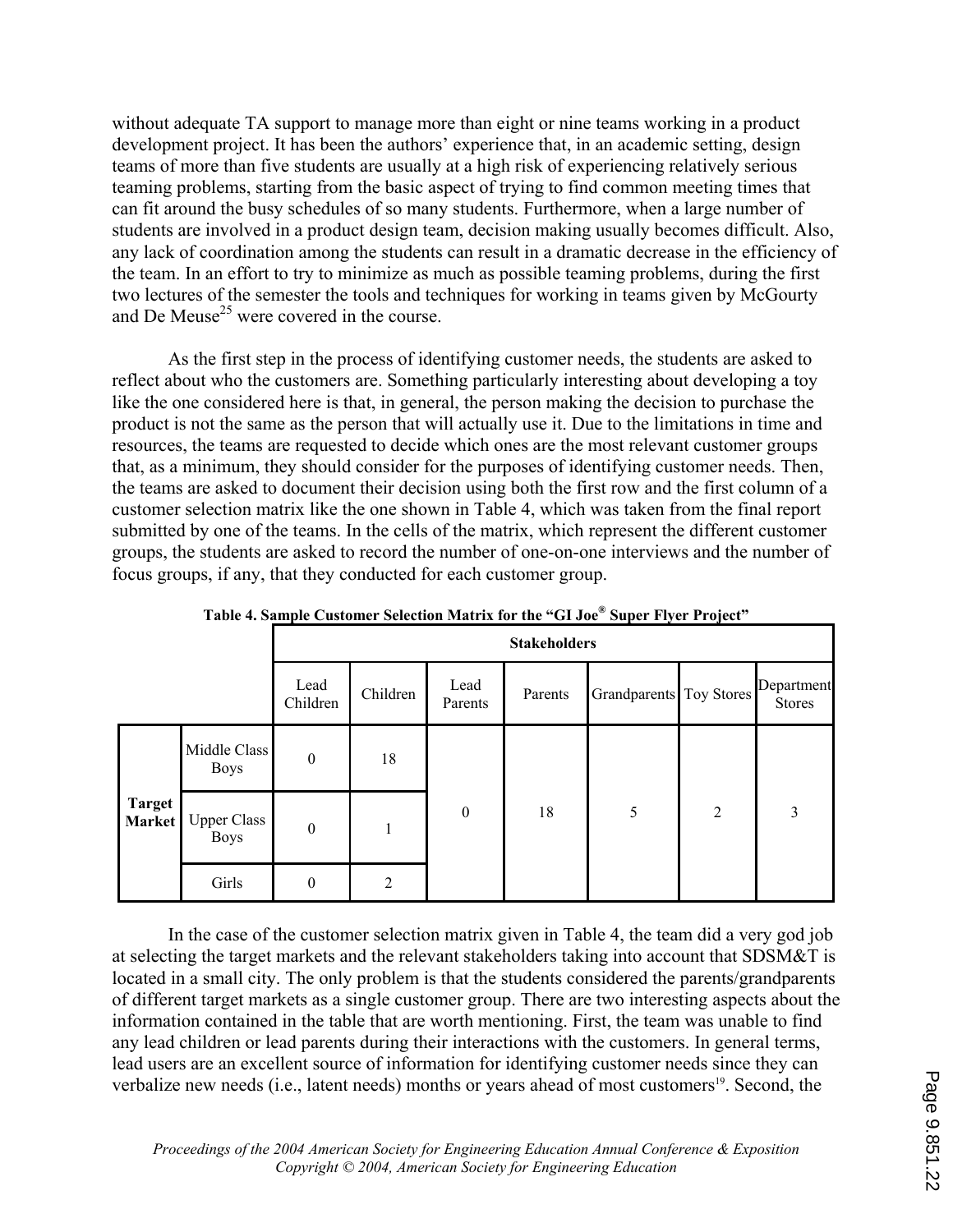team decided to include girls as a secondary market after they conducted a small focus group at a local elementary school.

 Once the teams identified the different customer groups that they were going to take into consideration, they were asked to gather raw data by using one-on-one interviews, by observing similar products in use and by taking a careful look at the different environments where a child may try to use a flying toy. Also, the teams were requested to check all the regulations applicable to their product and to pay particular attention to safety issues. As can be seen in Figure 7, some of the teams also decided to conduct focus groups at local elementary schools.



**Figure 7. Visit to an Elementary School Class to Gather Customer Needs** 

 Before conducting the interviews, the teams were asked to create a template like the one shown in Table 5, which was taken from the final report submitted by one of the teams, for each one of the different customer groups that the team decided to consider. Since the team members usually split into sub-groups of either two or three students to carry out the interviews, it is very important for all the sub-groups to follow a similar format. Also, the students need to carefully think in advance the specific questions/prompts they are going to start a conversation with the customers. This is particularly important because, in general, the questions/prompts will change for each customer group. Also, the team must make sure that the questions/prompts used will truly promote a conversation with the customer rather than give rise to "yes/no" or very short answers. The team cannot expect to be able to actually "listen the voice of the customer" unless it manages to get the customer to talk and express his/her needs.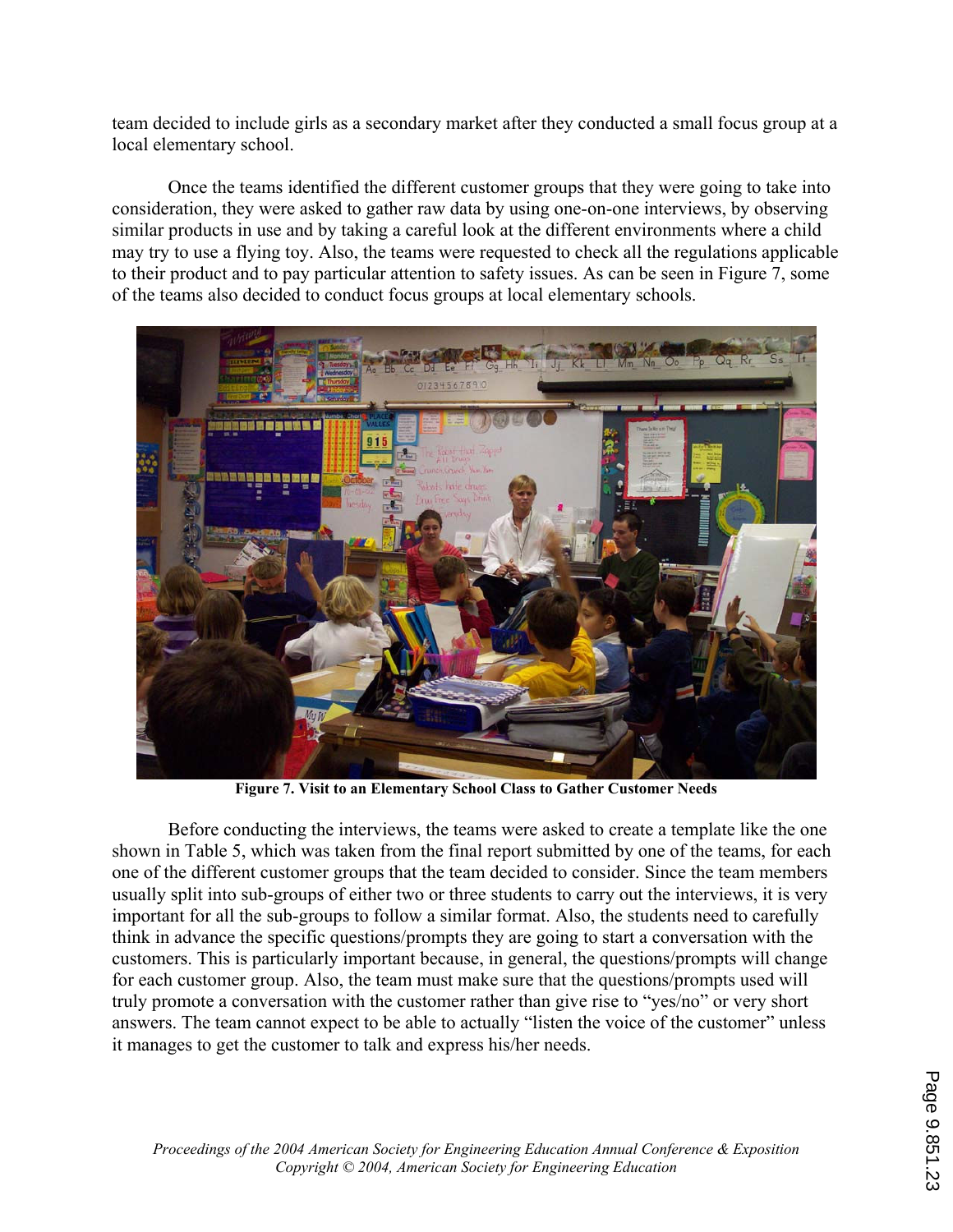|                                                     |            | $-1$         |
|-----------------------------------------------------|------------|--------------|
| Customer                                            | "Optional" | Date         |
| Name                                                |            |              |
| Approx.                                             |            | Place        |
| Age                                                 |            |              |
| Phone                                               | "Optional" | <b>Start</b> |
|                                                     |            | Time         |
| E-mail                                              | "Optional" | End          |
|                                                     |            | Time         |
| Address                                             | "Optional" |              |
|                                                     |            | Team         |
|                                                     |            | Members      |
| Is the customer willing to do follow up: Yes $\Box$ | No         |              |

#### **Table 5. Sample Form to Record Interviews with 7-12 Years Old Middle Class Boys**

| <b>Question/Prompt</b>                                                                                                              | <b>Customer Statements /</b><br><b>Observations</b> | <b>Interpreted Needs</b> |
|-------------------------------------------------------------------------------------------------------------------------------------|-----------------------------------------------------|--------------------------|
| Do you play with GI Joes?                                                                                                           |                                                     |                          |
| Do you have a toy that flies?                                                                                                       |                                                     |                          |
| <b>YES</b>                                                                                                                          |                                                     |                          |
| What would make it better?                                                                                                          |                                                     |                          |
| What do you not like about your flying toy?                                                                                         |                                                     |                          |
| Where do you usually play with your flying<br>toy?                                                                                  |                                                     |                          |
| N <sub>O</sub>                                                                                                                      |                                                     |                          |
| Would you like to have a flying toy?                                                                                                |                                                     |                          |
| What kind of flying toy would you like to<br>have?                                                                                  |                                                     |                          |
| If you had a flying toy, where would you<br>play with it?                                                                           |                                                     |                          |
| If you had a flying toy that carried GI Joes,<br>where would you want to put them?                                                  |                                                     |                          |
| If you could make your own flying toy what<br>shape would you give it? (Use Visual Aide)                                            |                                                     |                          |
| Write a paragraph/journal entry describing<br>the ultimate flying toy you would like to<br>build to transport small action figures. |                                                     |                          |
| Draw a picture and describe a flying toy that<br>you would like to build to transport small<br>action figures.                      |                                                     |                          |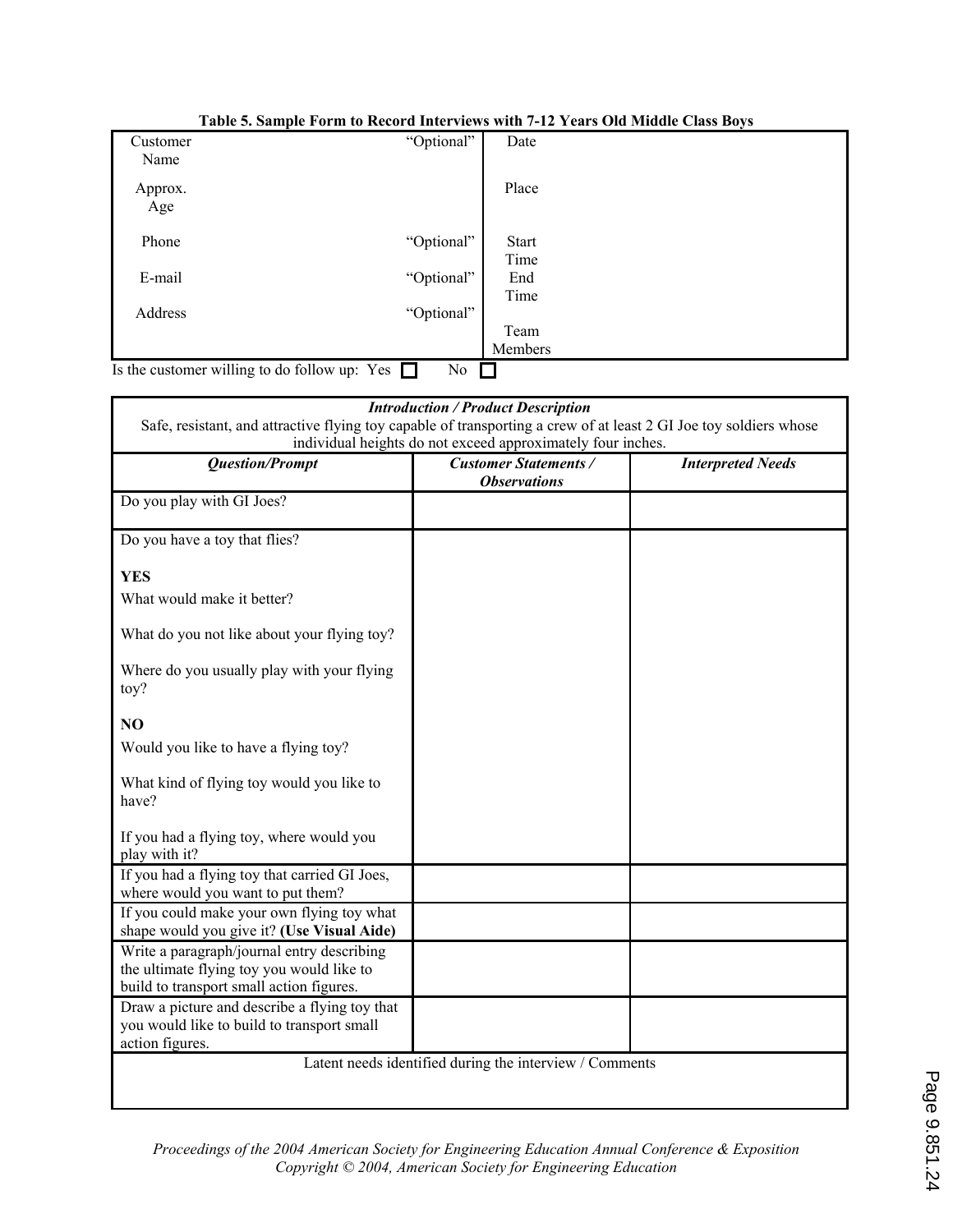It is interesting to note that some teams developed and used during the interviews visual aides like the one shown in Figure 8. As can be seen from Table 5, those teams clearly defined at which particular point during the interview they were going to use each visual aide. Also, in the case of the interviews with children, some of the teams asked them to draw a flying toy and to write a story about it. This helped the students to identify themes, color schemes, shapes, and specific features (like lights, sounds, armament, etc.) that the children liked. As expected, the teams found that there were differences among the information gathered from the children. For example, some of the kids wanted a "red, white, and blue" patriotic color scheme for their toy, others preferred a "camouflage type" of color scheme, etc. To help the students cope with this situation, they were reminded that for the project they wanted to come up with a single product that had the greatest sales potential possible and that in the "real world" most toy manufacturers usually offered several options and not a single design.



**Figure 8. Visual Aide Used by One of the Teams During the Interviews** 

Table 6 presents a comprehensive summary of all the customer needs that were identified by the teams. This list was compiled by combining the information contained in the final report that was submitted by each one of the nine teams. It is important to mention that there were three teams that did an excellent job and had in their list most of these needs.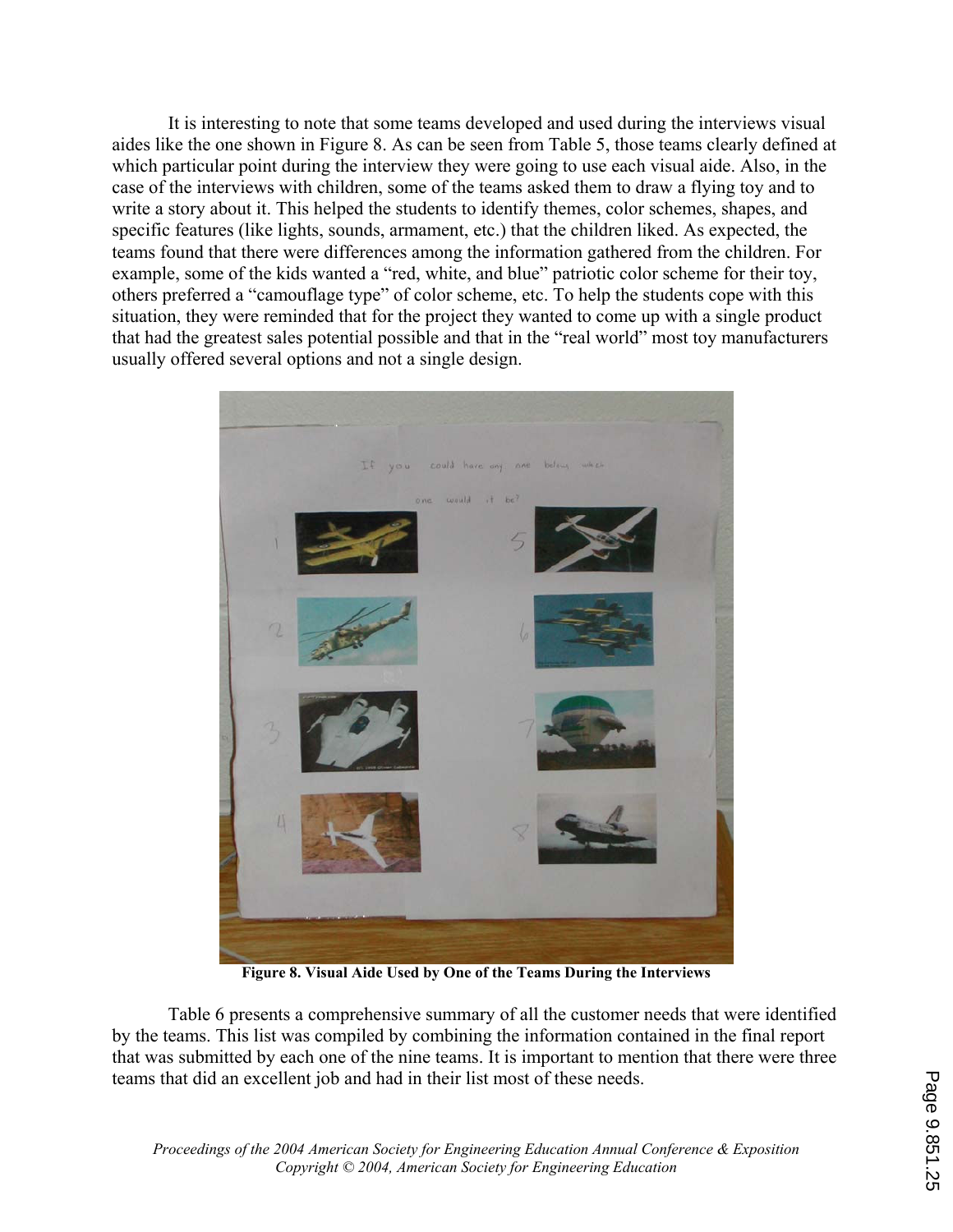| <b>Primary Need</b>   | #              | <b>Secondary Need</b>                                    | Imp.                    | Kano<br><b>Model</b> |
|-----------------------|----------------|----------------------------------------------------------|-------------------------|----------------------|
|                       | 1              | The SF flies indoors.                                    | 5                       | <b>Basic</b>         |
|                       | $\overline{2}$ | The SF flies outdoors.                                   | 5                       | <b>Basic</b>         |
|                       | 3              | The SF can perform stunts.                               | 4                       | Exciting             |
|                       | 4              | The SF is easy to launch (a single child).               | 5                       | <b>Basic</b>         |
|                       | 5              | The SF flies fast.                                       | $\overline{\mathbf{3}}$ | Performance          |
| The SF has good       | 6              | The SF flies an appropriate amount of time.              | 4                       | Performance          |
| flight                | 7              | The SF flies an appropriate distance.                    | 4                       | Performance          |
| characteristics.      | 8              | The SF can land on a solid or liquid surface.            | $\overline{2}$          | Exciting             |
|                       | 9              | The SF allows the user to control flight height.         | 3                       | Exciting             |
|                       | 10             | The SF allows the user to control flight time.           | 3                       | Exciting             |
|                       | 11             | The SF allows the user to control flight distance.       | $\overline{4}$          | Exciting             |
|                       | 12             | The SF allows the user to control flight direction.      | $\overline{c}$          | Exciting             |
|                       | 13             | The SF lands near its launch point.                      | $\overline{4}$          | Performance          |
|                       | 14             | The SF has an attractive color scheme.                   | 4                       | Performance          |
|                       | 15             | The SF has an attractive shape.                          | 4                       | Performance          |
|                       | 16             | The SF has an attractive size.                           | 5                       | Performance          |
|                       | 17             | The SF can be customized by the user.                    | 1                       | Exciting             |
| The SF is attractive. | 18             | The SF has symmetric decoration.                         | $\overline{c}$          | Performance          |
|                       | 19             | The SF can be painted.                                   | $\overline{2}$          | Exciting             |
|                       | 20             | The SF looks realistic.                                  | 4                       | Performance          |
|                       | 21             | The SF looks futuristic.                                 | 3                       | Performance          |
|                       | 22             | The SF is educational.                                   | $\overline{2}$          | Exciting             |
|                       | 23             | The SF has attractive packaging.                         | 4                       | Performance          |
|                       | 24             | The SF does not break upon landing.                      | 5                       | <b>Basic</b>         |
|                       | 25             | The SF does not break during launch.                     | 5                       | <b>Basic</b>         |
| The SF is durable.    | 26             | The SF has a warranty.                                   | 5                       | Performance          |
|                       | 27             | The SF does not have parts that break off easily.        | 5                       | Basic                |
|                       | 28             | The SF is easily maintained.                             | 5                       | <b>Basic</b>         |
|                       | 29             | The SF is made from durable material.                    | 5                       | Basic                |
|                       | 30             | The SF is free of parts that could pinch a child.        | 5                       | Basic                |
|                       | 31             | The SF is nontoxic.                                      | 5                       | Basic                |
|                       | 32             | The SF is not corrosive.                                 | 5                       | Basic                |
|                       | 33             | The SF is not flammable.                                 | 5                       | <b>Basic</b>         |
|                       | 34             | The SF is not explosive.                                 | 5                       | <b>Basic</b>         |
| The SF is safe and    | 35             | The SF is not radioactive.                               | 5                       | <b>Basic</b>         |
| meets Government      | 36             | The SF contains no lead paint.                           | 5                       | <b>Basic</b>         |
| Regulations.          | 37             | The SF has no electrical, mechanical or thermal hazards. | 5                       | <b>Basic</b>         |
|                       | 38             | The SF has no sharp edges.                               | 5                       | <b>Basic</b>         |
|                       | 39             | The SF contains no parts for a child to choke on.        | 5                       | Basic                |
|                       | 40             | The SF operates at a reasonable noise level.             | 5                       | <b>Basic</b>         |
|                       | 41             | The SF has slow descent.                                 | 5                       | <b>Basic</b>         |
|                       | 42             | The SF does not damage the walls.                        | 5                       | <b>Basic</b>         |
|                       | 43             | The SF has controlled flight.                            | 5                       | Basic                |
| The SF is             | 44             | The SF is realistic.                                     | 4                       | Performance          |
| entertaining.         | 45             | The SF is interactive.                                   | $\overline{4}$          | Performance          |
|                       | 46             | The SF is imaginative.                                   | 4                       | Performance          |
|                       | 47             | The SF has moving parts.                                 | 4                       | Performance          |

**Table 6. Customer Needs for the "GI Joe® Super Flyer Project"**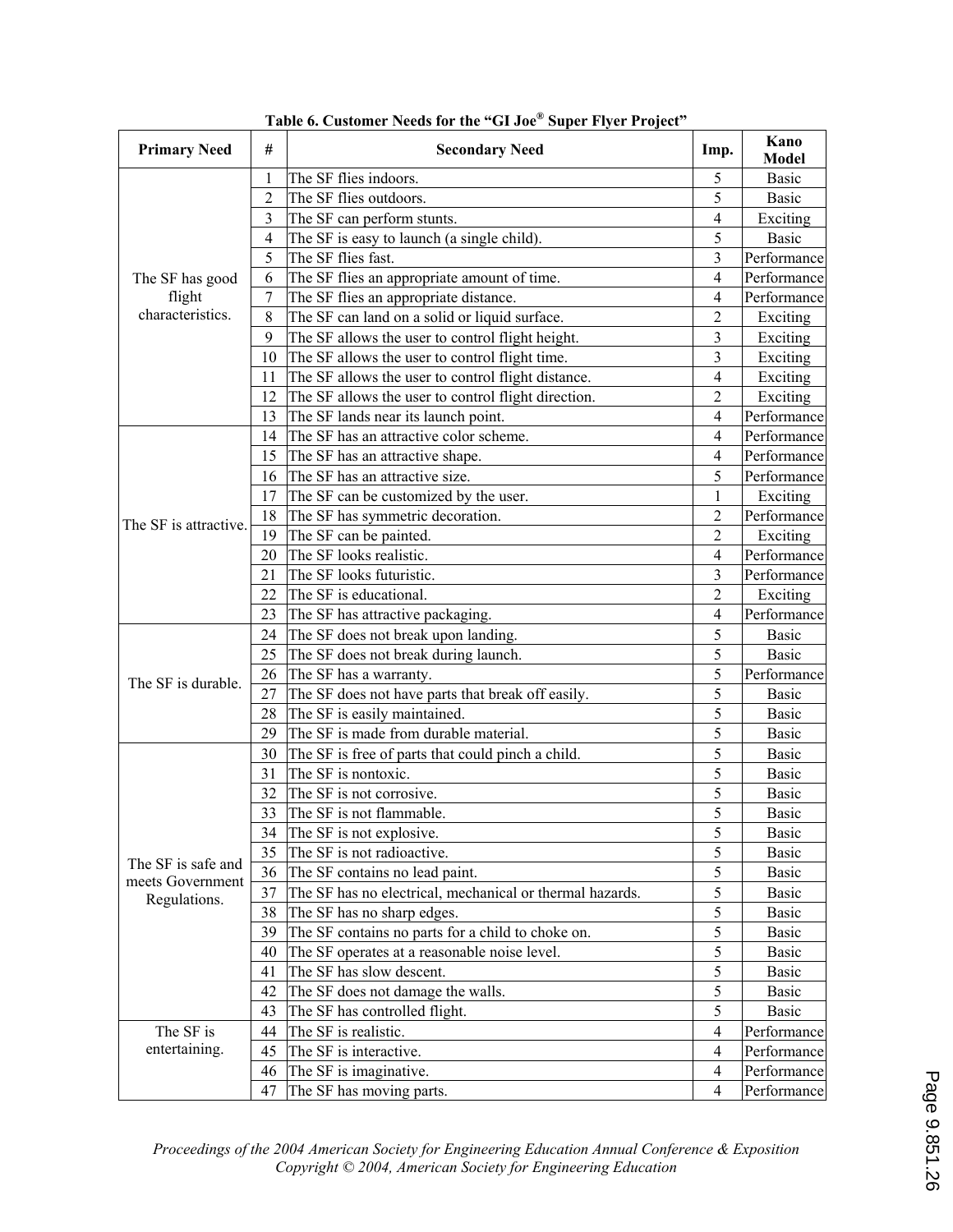| <b>Primary Need</b>          | #  | <b>Secondary Need</b>                                          | Imp.           | Kano<br>Model |
|------------------------------|----|----------------------------------------------------------------|----------------|---------------|
|                              | 48 | The SF has detachable parts.                                   | $\overline{4}$ | Performance   |
|                              | 49 | The SF has interchangeable parts.                              | $\overline{4}$ | Exciting      |
|                              | 50 | The SF has a landing mechanism.                                | $\overline{2}$ | Exciting      |
|                              | 51 | The SF has storage area(s).                                    | $\overline{4}$ | Performance   |
|                              | 52 | The SF glows in the dark.                                      | $\overline{2}$ | Exciting      |
|                              | 53 | The SF is capable of land as well as air travel.               | 3              | Exciting      |
|                              | 54 | The SF has radar to detect enemies.                            | $\overline{2}$ | Exciting      |
|                              | 55 | The SF throws smoke during takeoff.                            | 1              | Exciting      |
|                              | 56 | The SF ejects the GI Joes <sup>®</sup> when it looses control. | 3              | Exciting      |
|                              | 57 | The SF holds the child's interest.                             | 5              | <b>Basic</b>  |
|                              | 58 | The SF is transformable.                                       | $\overline{2}$ | Exciting      |
|                              | 59 | The SF has lights.                                             | $\overline{4}$ | Performance   |
| The SF has                   | 60 | The SF has decals.                                             | $\overline{4}$ | Performance   |
| accessories.                 | 61 | The SF has sounds.                                             | $\overline{4}$ | Performance   |
|                              | 62 | The SF is remote controlled.                                   | 3              | Exciting      |
|                              | 63 | The SF has guns/missiles.                                      | $\overline{4}$ | Performance   |
|                              | 64 | The SF is easily assembled.                                    | 5              | <b>Basic</b>  |
|                              | 65 | The SF is compact/easily transported.                          | $\overline{4}$ | Performance   |
| The SF is simple.            | 66 | The SF has a small number of parts.                            | 3              | Performance   |
|                              | 67 | The SF is easy to use.                                         | 5              | <b>Basic</b>  |
|                              | 68 | The SF needs no batteries.                                     | $\overline{2}$ | Performance   |
|                              | 69 | The SF is lightweight.                                         | 3              | Performance   |
| The SF is cost<br>efficient. | 70 | The SF is economically priced.                                 | $\overline{4}$ | <b>Basic</b>  |
| The SF meets the             | 71 | The SF can use standard batteries.                             | 5              | <b>Basic</b>  |
|                              | 72 | The SF is capable of carrying two GI Joes <sup>®</sup> .       | 5              | <b>Basic</b>  |
| company<br>constraints.      | 73 | The SF flies independently once launched.                      | 5              | <b>Basic</b>  |
|                              | 74 | The SF is appropriate for 7-12 year olds.                      | 5              | <b>Basic</b>  |

 Once the process of identifying the customer needs was completed, the teams carried out all the remaining activities of the concept development phase of the PDP. Also, the teams built physical prototypes of their proposed product concepts and demonstrated them during the final presentations. Just as an example, Figure 9 shows an initial prototype that was made by one of the teams for the purposes of refining its product concept and obtaining feedback from some of the customers.

## **Results**

 In this section, we will summarize some of our experiences and some of the results that we have obtained when we have used the instructional approach presented in this paper to guide teams of student through the process of identifying customer needs. Although we only included two specific examples in the previous section, the information contained here is based in all the project-centered product design classes that we have taught over the course of several years.

In general, the authors have observed that approximately 20% of the teams tend to really become customer advocates and continue the rest of the product development process wearing a "customer headset." These teams are the ones that ultimately tend to conceive the products that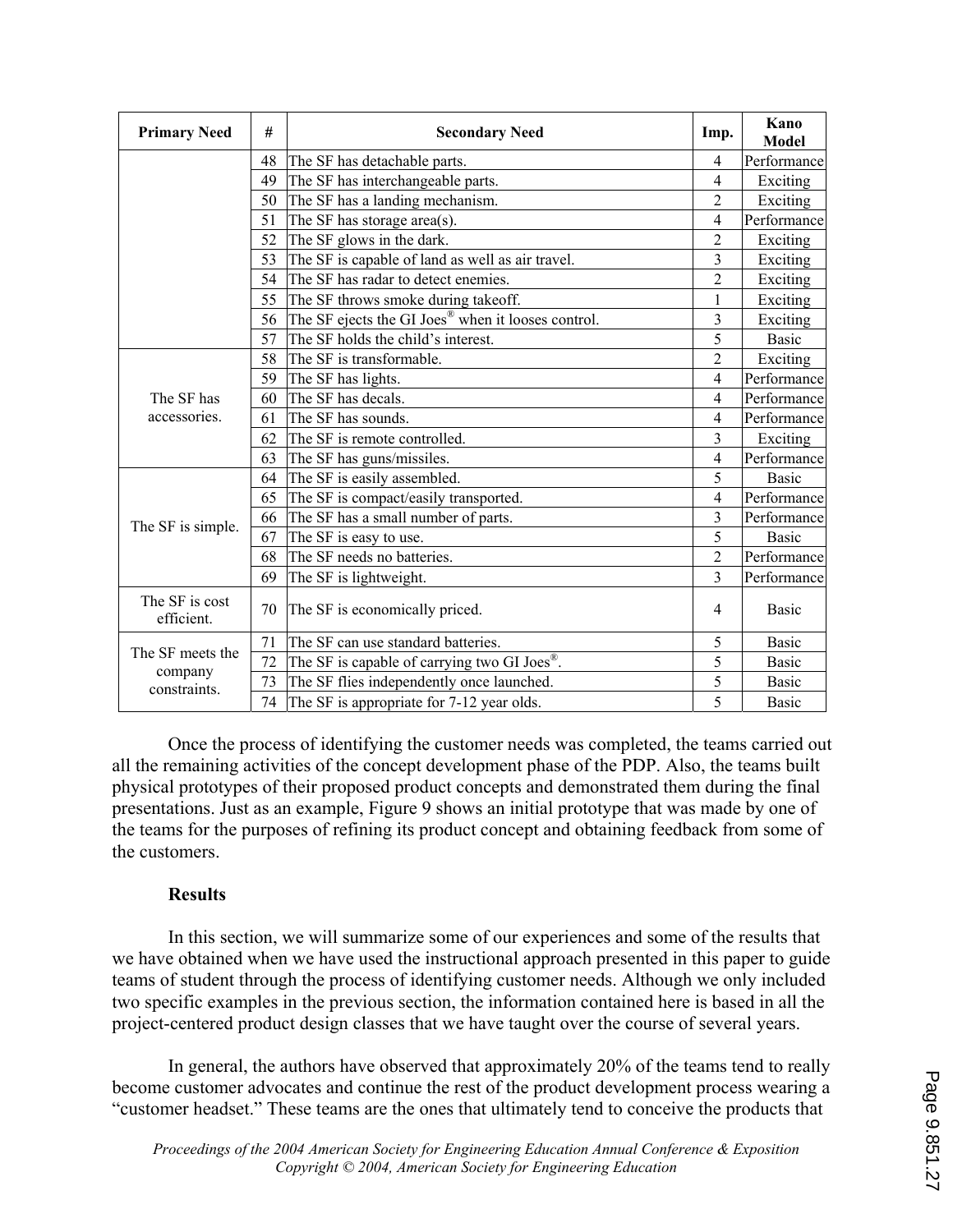appear to best satisfy the customer needs and, consequently, are the ones likely to be successful if they were to be commercialized.



**Figure 9. Early Prototype of the Product Concept Proposed by one of the Teams** 

 About 20% of the teams do a very good job at identifying the customer needs when they are performing that particular task of the development process. They also use that information effectively to establish the target specifications for the product. However, later in the process they seem to lose focus of some important customer expectations when they are making some critical design decisions or are faced with difficult trade-offs.

 Approximately 40% of the teams perform the process of identifying customer needs in a way that could be described as barely acceptable. Some of these teams try to keep the customer in mind during the rest of the PDP. However, since they were unable to recognize a relatively large number of customer requirements, their products seldom become the ones preferred by most customers. Other teams in this category tend to drift further away from the customers' perspectives as the development effort continues.

Finally, the remaining 20% of the teams seem to be somewhat ineffective at truly identifying all the stakeholders that must be taken in consideration and at implementing the methodologies used in the process to identify and prioritize the customer requirements. These teams often select product concepts that try to satisfy most of the needs that they identified but, because the list is fairly incomplete and there are additional deficiencies in the information corresponding to the relative importance of the needs, these teams almost always propose products that most likely would fail if introduced in the market place.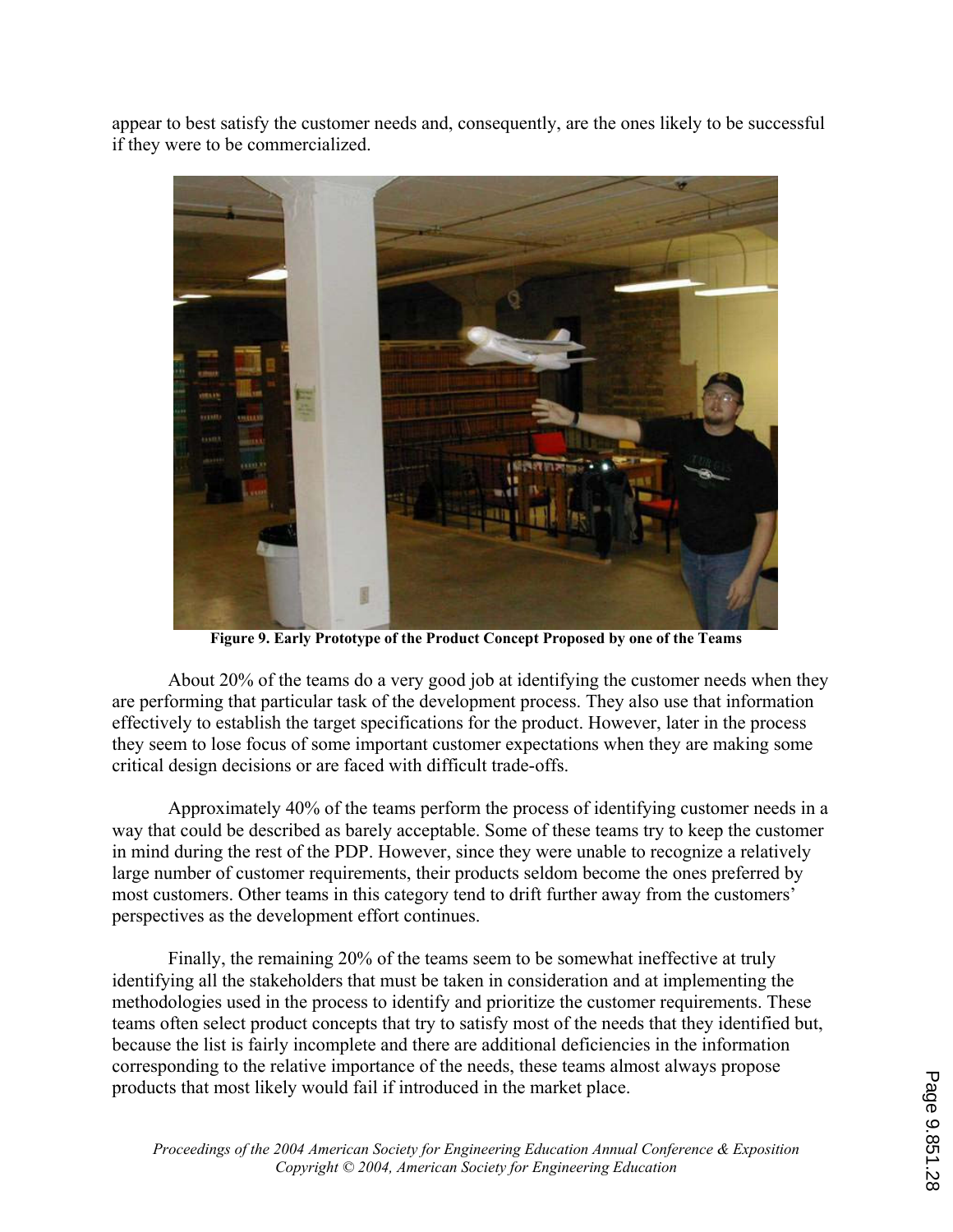Something that must be kept in mind is that several crucial factors for the success of any product development effort are the interest, commitment, enthusiasm, and technical competence of the members of the development team. If these factors are missing, any methodology that one decides to use will be ineffective. This finding is consistent of our observation in industry that teams without a strong passion for the product they are developing seldom produce winning products.

### **Conclusions and Future Work**

In conclusion, the process of identifying the customer requirements is a vital part of any produc t development effort. Hence, the authors consider that it is extremely important to include in any comprehensive product design course an effective instructional approach that can help the students learn the process, methodologies, and tools that are commonly used for that purpose. At the end, the ultimate success or failure of any product depends upon how thoroughly and how accurately this initial phase of the PDP has been done.

In this paper, we emphasized the relevance of identifying all the customer needs during the con cept development phase of the PDP and we discussed in detail our instructional approach courses. Two examples of past student work were summarized, one illustrating a case where the regarding incorporating aspects of needs identification and prioritization into our PD related students were not particularly effective in their first attempt at identifying all the customer needs, and another where some of the teams did a superb job in this regard.

In the near future the authors plan to prepare two additional papers similar to this one. One de voted to the process of translating the customer needs into target specifications for the product and the other dealing with the important step of concept generation.

It is expected that as other competitive advantages across companies continue to decline from a technological standpoint, companies will begin competing essentially on the strength of their product development processes. Consequently, it is important that engineering education be poised to meet the changing needs of technical employers over time.

#### **Acknowledgments**

The first author wants to acknowledge all the students that participated in the "Ford Thunderbird Hard Tonneau Cover" senior design project that he supervised at UDM in 2001, and all the students that worked on the "GI Joe® Super Flyer" design project as part of the sophomore level product development course that he taught at SDSM&T in 2002. The material presented in the "sample student projects" section of this paper is based on the reports that were provided by the student teams. The first author also wants to thank Ford Motor Company for sponsoring the "Ford Thunderbird Hard Tonneau Cover" senior design project.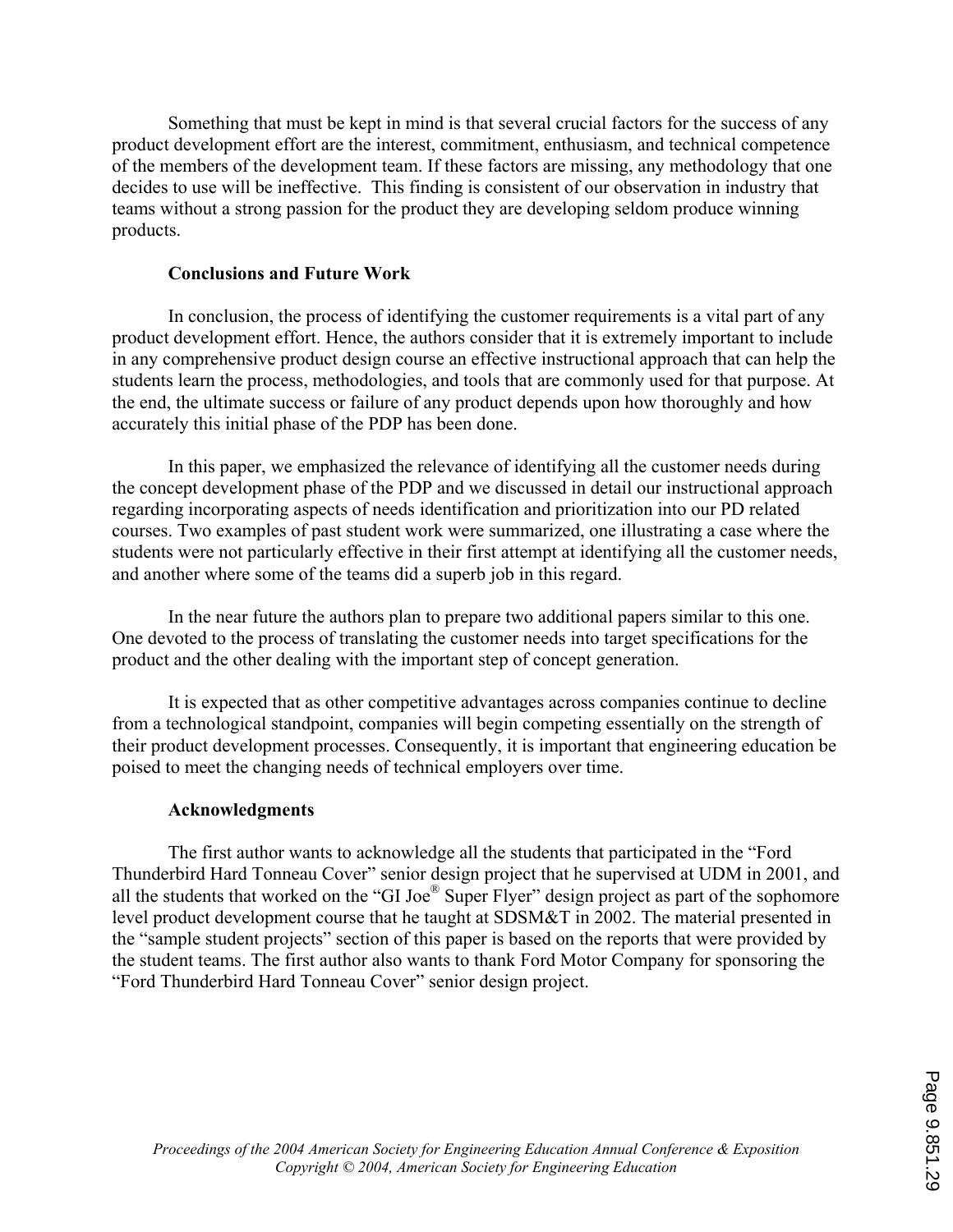#### **References**

- ] Todd, R.H., Magleby, S.P., Sorensen, C.D., Swan, B.R. and Anthony, D.K. A Survey of Capstone  $\lceil 1 \rceil$ Engineering Courses in North America. *Journal of Engineering Education*, **84(2)**, 165-174, 1995.
- [2] Todd, R.H., Sorensen, C.D. and Magleby, S.P. Designing a Senior Capstone Course to Satisfy Industrial Customers. *Journal of Engineering Education*, **82(2)**, 92-100, 1993.
- [3] Miller, R.L. and Olds, B.M. A Model Curriculum for a Capstone Course in Multidisciplinary Engineering Design. *Journal of Engineering Education*, **83(4)**, 311-316, 1994.
- [4] Dutson, A.J., Todd, R.H., Magleby, S.P. and Sorensen, C.D. A Review of Literature on Teaching Engineering Design Through Project-Oriented Capstone Courses. *Journal of Engineering Education*, **86(1)**, 17-28, 1997.
- [5] Bright, A. and Phillips, J.R. The Harvey Mudd Engineering Clinic Past, Present, Future. *Journal of Engineering Education*, **88(2)**, 189-194, 1999.
- [6] Farr, J.V., Lee, M.A., Metro, R.A. and Sutton, J.P. Using a Systematic Engineering Design Process to Conduct Undergraduate Engineering Management Capstone Projects. *Journal of Engineering Education*, **90(2)**, 193-197, 2001.
- [7] Catalano, G.D., Wray, P. and Cornelio, S. Compassion Practicum: A Capstone Design Experience at the United States Military Academy. *Journal of Engineering Education*, **89(4)**, 471-474, 2000.
- [8] Dym, C.L. Teaching Design to Freshmen: Style and Content. *Journal of Engineering Education*, 83(4), 303-310, 1994.
- [9] Starkey, J.M., Ramadhyani, S. and Bernhard, R.J. An Introduction to Mechanical Engineering Design for Sophomores at Purdue University. *Journal of Engineering Education*, **83(4)**, 317-324, 1994.
- [10] *f Engineering*  Burton, J.D. and White, D.M. Selecting a Model for Freshman Engineering Design. *Journal o Education*, **88(3)**, 327-332, 1999.
- [11] Little, P. and Cardenas, M. Use of "Studio" Methods in the Introductory Engineering Design Curriculum. *Journal of Engineering Education*, **90(3)**, 309-318, 2001.
- [12] Newman, D.J. and Amir, A.R. Innovative First Year Aerospace Design Course at MIT. *Journal of Engineering Education*, **90(3)**, 375-381, 2001.
- [13] Wood, K.L., Jensen, D., Bezdek, J. and Otto, K.N. Reverse Engineering and Redesign: Courses to Incrementally and Systematically Teach Design. *Journal of Engineering Education*, **90(3)**, 363-374, 2001.
- [14] Wilczynski, V. and Douglas, S.M. Integrating Design Across the Engineering Curriculum: A Report From the Trenches. *Journal of Engineering Education*, **84(3)**, 235-240, 1995.
- [15] Lamancusa, J.S., Jorgensen, J.E. and Zayas-Castro, J.L. The Learning Factory—A New Approach to Integrating Design and Manufacturing into the Engineering Curriculum. *Journal of Engineering Education*, **86(2)**, 103-112, 1997.
- [16] Carroll, D.R. Integrating Design into the Sophomore and Junior Level Mechanics Courses. *Journal of Engineering Education*, **86(3)**, 227-231, 1997.
- [17] Yost, S., Krishnan, M. and Das, S., *Mechatronics:* A Comprehensive, Interdisciplinary Curriculum Development Initiative. *ASEE/IEEE Frontiers in Education*, 0-7803-5643-8/99, 1999.
- [18] Frey, D.D., Smith, M. and Bellinger, S. Using Hands-On Design Challenges in a Product Development Master's Degree Program. *Journal of Engineering Education*, **89(4)**, 487-493, 2000.
- [19] Ulrich, K.T. and Eppinger, S.D. *Product Design and Development*. Second Edition. Irwin McGraw-Hill, 2000.
- [20] Ullman, D.G. *The Mechanical Design Process*. Third Edition. McGraw-Hill, 2003.
- *ng and New Product*  [21] Otto, K. and Wood, K. *Product Design Techniques in Reverse Engineeri Development.* Prentice Hall, 2001.
- [22] *ing Design A project Based Introduction*. John Wiley & Sons Inc., Dym, C.L. and Little, P. *Engineer* 2000.
- [23] Dominick, P.G., Demel, J.T., Lawbaugh, W.M., Freuler, R.J., Kinzel, G.L., and Fromm, E. *Tools and Tactics of Design*. John Wiley & Sons Inc., 2001.
- [24] Cagan, J. and Voguel, C.M. *Creating Breakthrough Products Innovation from Product Planning to Program Approval*. Prentice Hall, 2002.
- [25] McGourty, J. and De Meuse, K.P. *The Team Developer Student Guidebook*. John Wiley & Sons Inc., 2001.
- [26] Solo, S. How to Listen to Consumers. *Fortune*, **127(1)**, p 77(2), January 11, 1993.